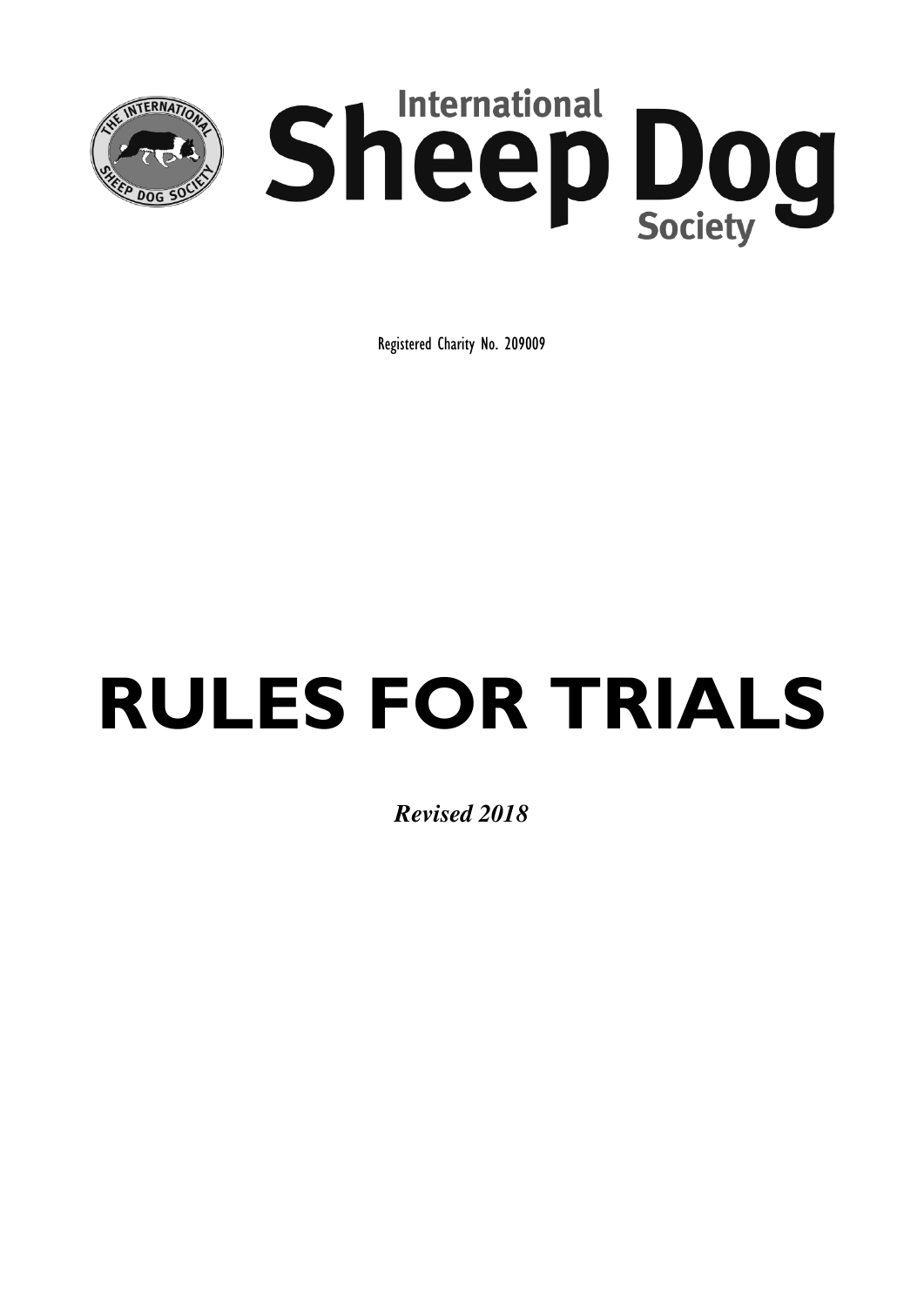These Rules were modified following Motions agreed by the Directors in 2018 in respect of rules 2.1, 2.2 and 3.1. Rules 3.2, 5.2, 5.3, 5.4, 6.2 and 6.4 were modified in 2017. The remainder of the document was updated in 2010 which superseded an issue in 2008 that was a substantial reworking of the layout and numbering of the previous Rules (revised 1994).

#### **Published by The International Sheep Dog Society © 2018**

Clifton House, 4a Goldington Road, Bedford MK40 3NF, UK

Tel: +44 (0) 1234 352672 Fax: +44 (0) 1234 348214 E-mail: office@isds.org.uk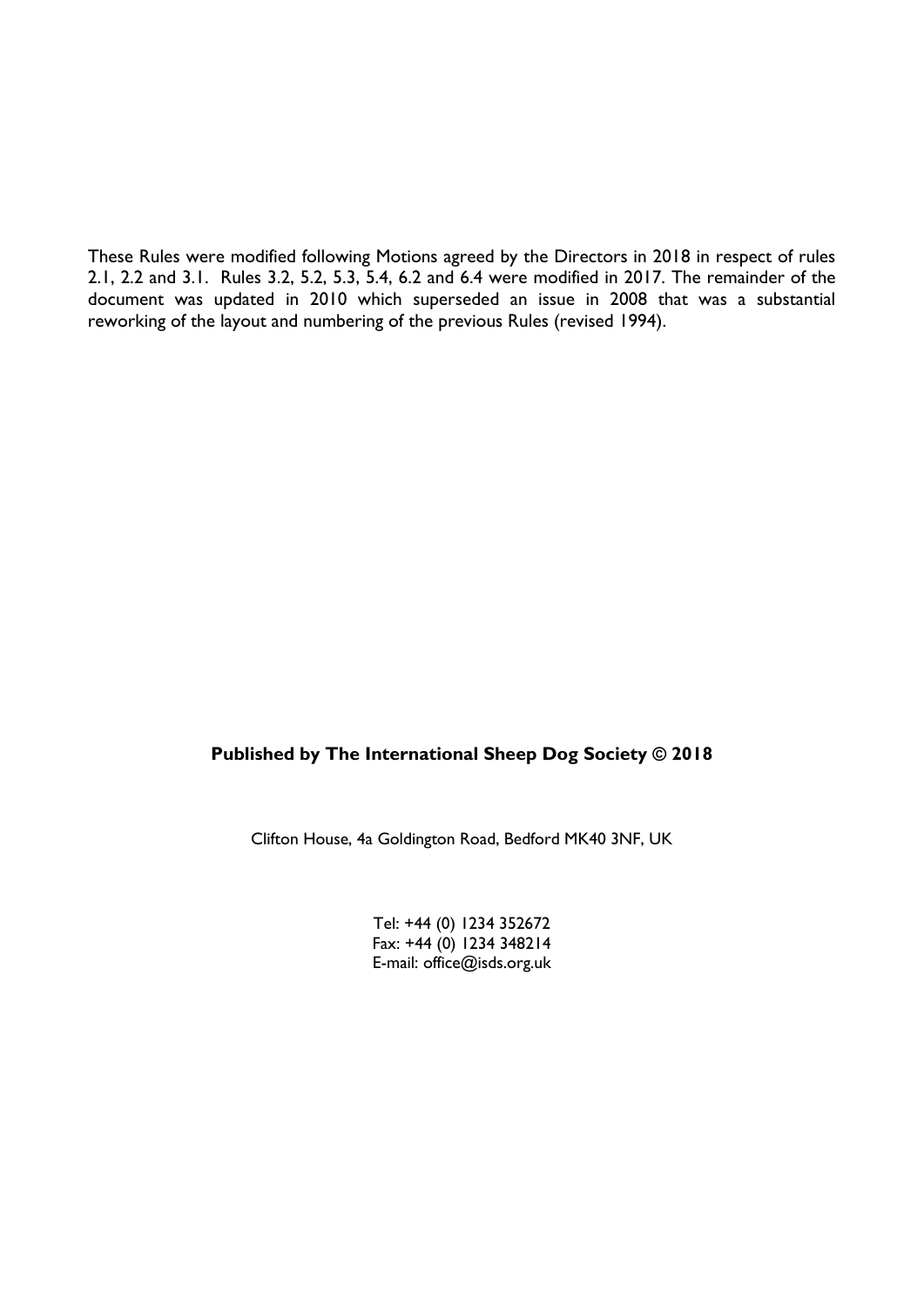# **CONTENTS**

**1. OBJECTIVES FOR A TRIAL**

# **2. OFFICIALS**

- **2.1 THE TRIALS COMMITTEE**
- **2.2 THE JUDGES**
- **2.3 THE COURSE DIRECTOR**
- **2.4 THE TIME KEEPERS**

# **3 ENTRIES**

- **3.1 GENERAL**
- **3.2 NATIONAL SINGLES ENTRY AND QUALIFICATION**
- **3.3 NATIONAL BRACE ENTRY AND QUALIFICATION**

# **4 ONWARD QUALIFICATION**

- **4.1 NATIONAL QUALIFICATION FOR THE INTERNATIONAL (SINGLES)**
- **4.2 QUALIFYING TRIALS FOR THE INTERNATIONAL SUPREME (SINGLES)**
- **4.3 SUPREME CHAMPIONSHIP (SINGLES)**
- **4.4 THE YOUNG HANDLER COMPETITION**
- **4.5 INTERNATIONAL BRACE**
- **4.6 INTERNATIONAL DRIVING**
- **4.7 NATIONAL TEAMS FOR THE INTERNATIONAL**

# **5 JUDGING AND COURSES**

- **5.1 JUDGING PRINCIPLES**
- **5.2 NATIONAL AND INTERNATIONAL QUALIFIER CHAMPIONSHIPS (SINGLES)**
- **5.3 NATIONAL AND INTERNATIONAL BRACE CHAMPIONSHIPS**
- **5.4 INTERNATIONAL SUPREME CHAMPIONSHIP (SINGLES)**
- **5.5 DRIVING CHAMPIONSHIP**

# **6 TRIAL CONDUCT**

- **6.1 COURSE DIRECTOR**
- **6.2 COMPETITORS**
- **6.3 RE-RUNS**
- **6.4 DISQUALIFICATION**
- **6.5 AWARDS**
- **6.6 PROTESTS**
- **6.7 EQUALITY OF POINTS**
- **6.8 CONTRAVENTION OF RULES**
- **6.9 AMENDMENTS TO RULES FOR TRIALS**
- **6.10 CANCELLATION**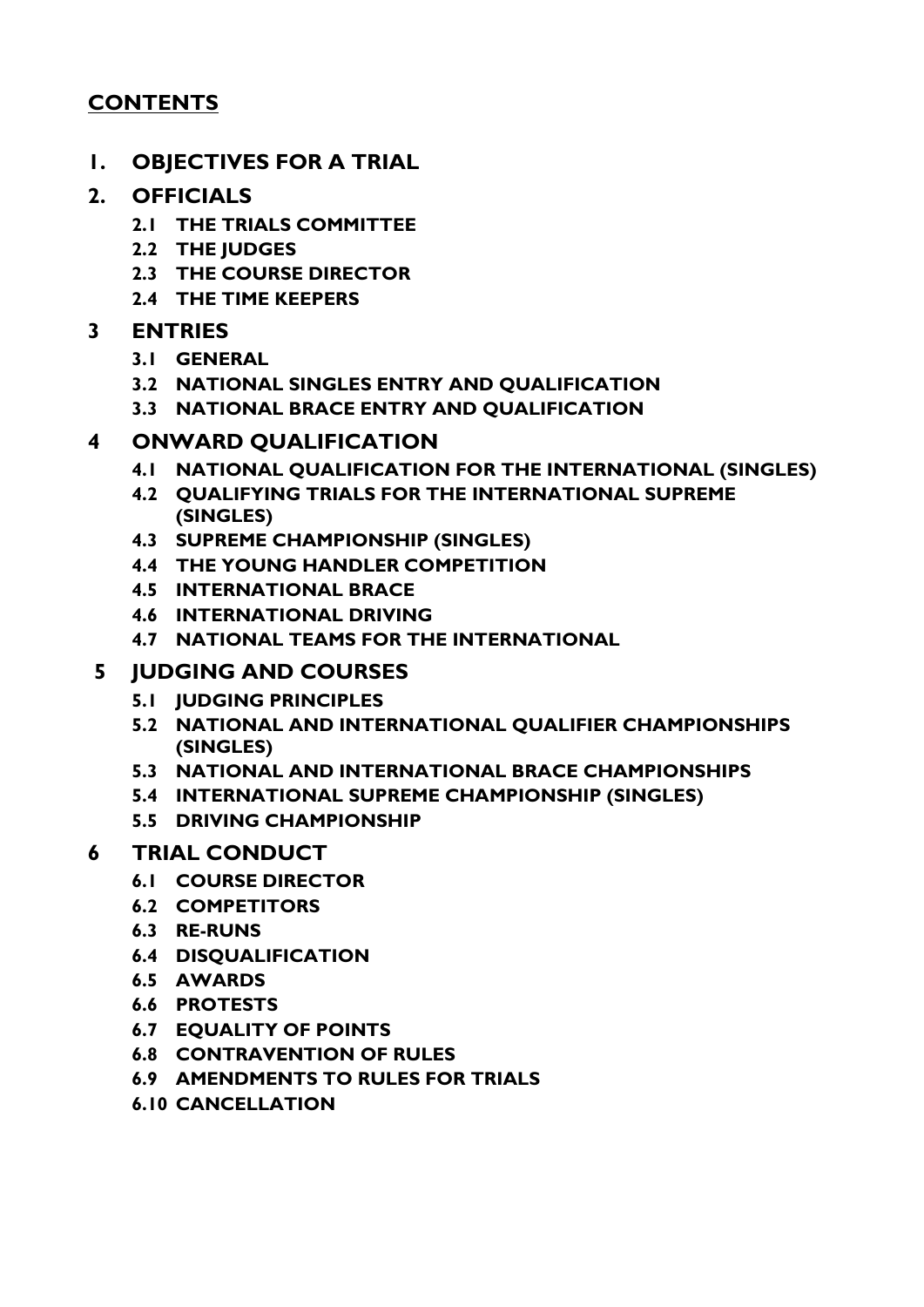# **THE INTERNATIONAL SHEEP DOG SOCIETY RULES FOR TRIALS**

*In these rules the phrase 'the Society' refers to The International Sheep Dog Society*

# **1. THE OBJECTIVES FOR A TRIAL**

To test the ability of a dog, as part of a team with the handler, to manage sheep properly under the differing circumstances that may be encountered in daily work. Hence the various tests such as Gathering, Driving, Shedding, Penning and Singling which are all tasks which may be necessary as the shepherd goes on his daily round.

This objective helps meet the Main Object of the Society which is to promote and foster the breeding, training and improvement of the working sheepdog, this to secure the better management of stock.

These rules are formulated specifically for the Society's National and International Trials but it is intended that the principles outlined may be applied for the general running of all sheepdog trials.

The Society stands firmly for a common standard and this should and must be the constant aim of every Judge and Handler.

To achieve consistency and a common standard, it is the considered opinion of the Society that the general observations and rules on the various parts of a Trial Course included in this document must be followed by Judges at any Trial organised by or being affiliated to the Society.

# **2. OFFICIALS**

#### **2.1 THE TRIALS COMMITTEE**

- a. A Trials Committee for each National Trial and for the International Trials will be appointed annually by the Council with powers to make decisions regarding the interpretation and/or administration of any rule in question, to lay out the course and generally supervise the running of their respective Trial.
- b. At National Trials the Trials Committee shall be the National President, the two National Vice Presidents and the Chairman or Vice Chairman of the Society.
- c. At the International Trial the Trials Committee shall be the four National Presidents and the Chairman or Vice Chairman of the Society.
- d. A Trials Committee is empowered to make a decision if either one or two members are unable to attend a meeting having given reasonable notice.
- e. In any situation considered to be an emergency the Chairman, Vice Chairman or National President may make a decision on behalf of the Committee should it not be possible to call a meeting.
- f. The Trials Secretary shall be the Society Chief Executive or Secretary or, if unavailable, a suitable person nominated by the Trials Committee for that Trial.

# **2.2 THE JUDGES**

a. The two National Singles Judges for each National Trial shall be selected by the respective National President and approved by Council at the Annual General Meeting for service in that year. Their names must have been on the List of Judges for the respective nation at the time of approval and they may not be the President or a Vice-President.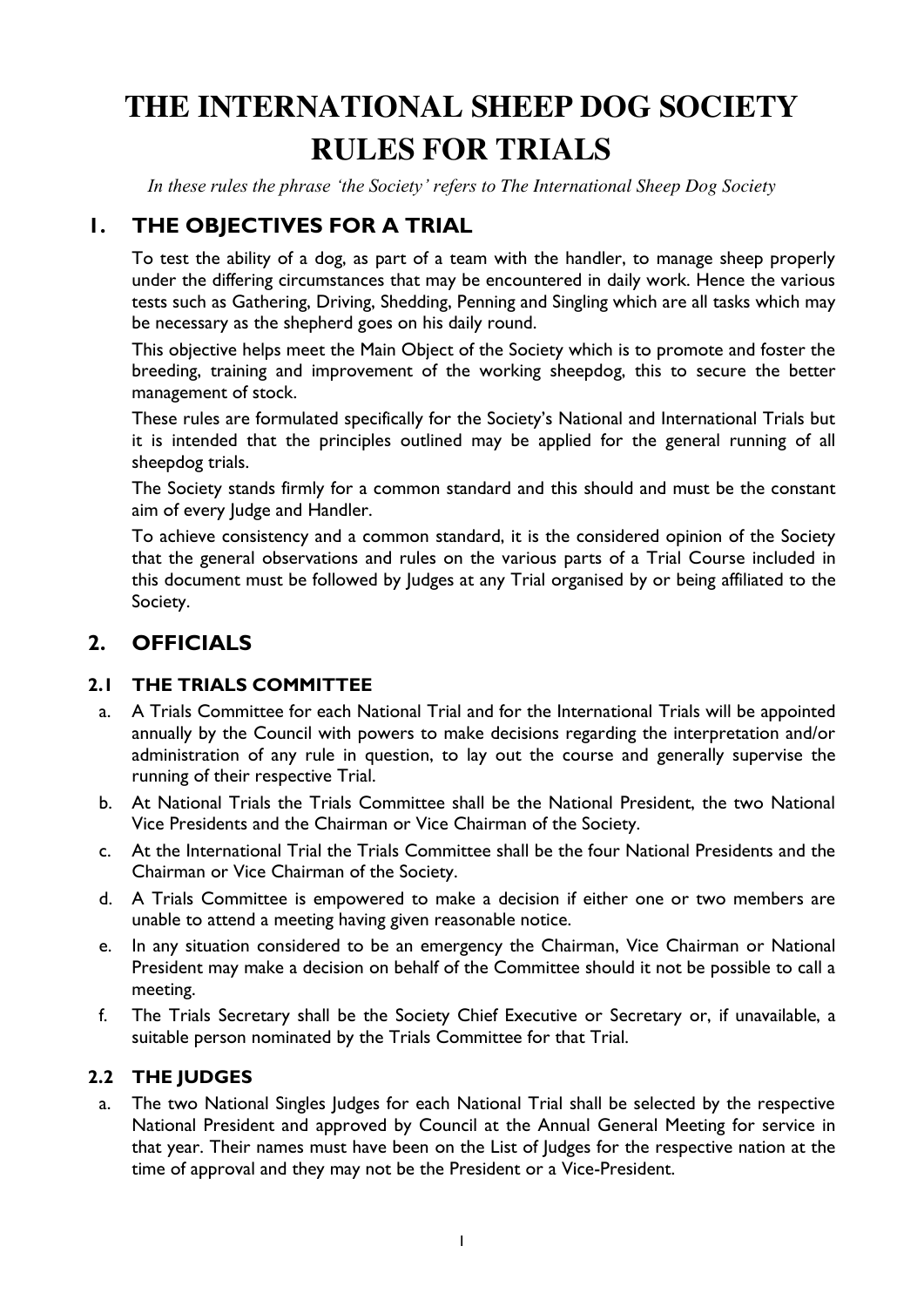- b. The two National Brace Judges shall be the Singles Judges from the previous year for each Nation or if one is unavailable another shall be selected by the National President from the List of Judges.
- c. The International Trial shall be judged by four Judges, one from each Nation: England, Ireland, Scotland and Wales. Each one must have previously judged a National Trial or World Trial. No International Judge may be a National Judge for the current year. Their name must have been on the List of Judges for the respective nation at the time of approval. The International Judge will be selected by their respective President and Vice Presidents. The names must be given to the Trials Secretary within 7 days of the completion of the last National Trial for that year.
- d. The four International Brace Judges shall be the International Singles Judges from the previous year from each Nation, or if one is unavailable another selected by the National President from the List of Judges.
- e. The National Singles and International Singles Judges will stay at accommodation identified by the Trials Secretary for the duration of the Trial.

#### **2.3 THE COURSE DIRECTORS**

- a. The National Course Director shall be a person selected by the respective National President and approved by Council at its Annual Meeting at Carlisle for service in that year.
- b. The International Course Director shall be a person selected by the respective National President being the National Course Director or Past National Course Director for the country in which the International is being held.
- c. The Assistant International Course Director shall also be selected by the National President.
- d. Neither the Course Director nor the Assistant Course Director to be a competitor at that year's National or International.
- e. Both the Course Director and Assistant Course Director must be members of the Society and should ideally be Directors of the Society.

#### **2.4 THE TIME KEEPERS**

- a. Timekeepers will be appointed by the National President or, if required by the National President, by the appropriate local committee.
- b. They will be instructed in their duties by a member of the Trials Committee or by the Trials Secretary and are solely responsible.

# **3. ENTRIES**

#### **3.1 GENERAL**

- a. In order to compete in the National Trials or the International Trial, handlers and owners need to be members of the ISDS. Application for membership can be made by annual subscription to the ISDS at any time during the year prior to the deadline for the entry form, accompany the entry form or can be a life membership.
- b. The Entrant must have their main residence in the nation of choice at the time of submitting the Entry Form. The Entrant must have been resident in England, Ireland, Scotland, or Wales for at least six months prior to the time of submitting the Entry Form.
- c. No Entrant may compete in an ISDS National Trial if they are competing in any other country's national trials in the same calendar year.
- d. Council, subject to the agreement of the Directors, will determine the number of entries for a National Trial as they see fit.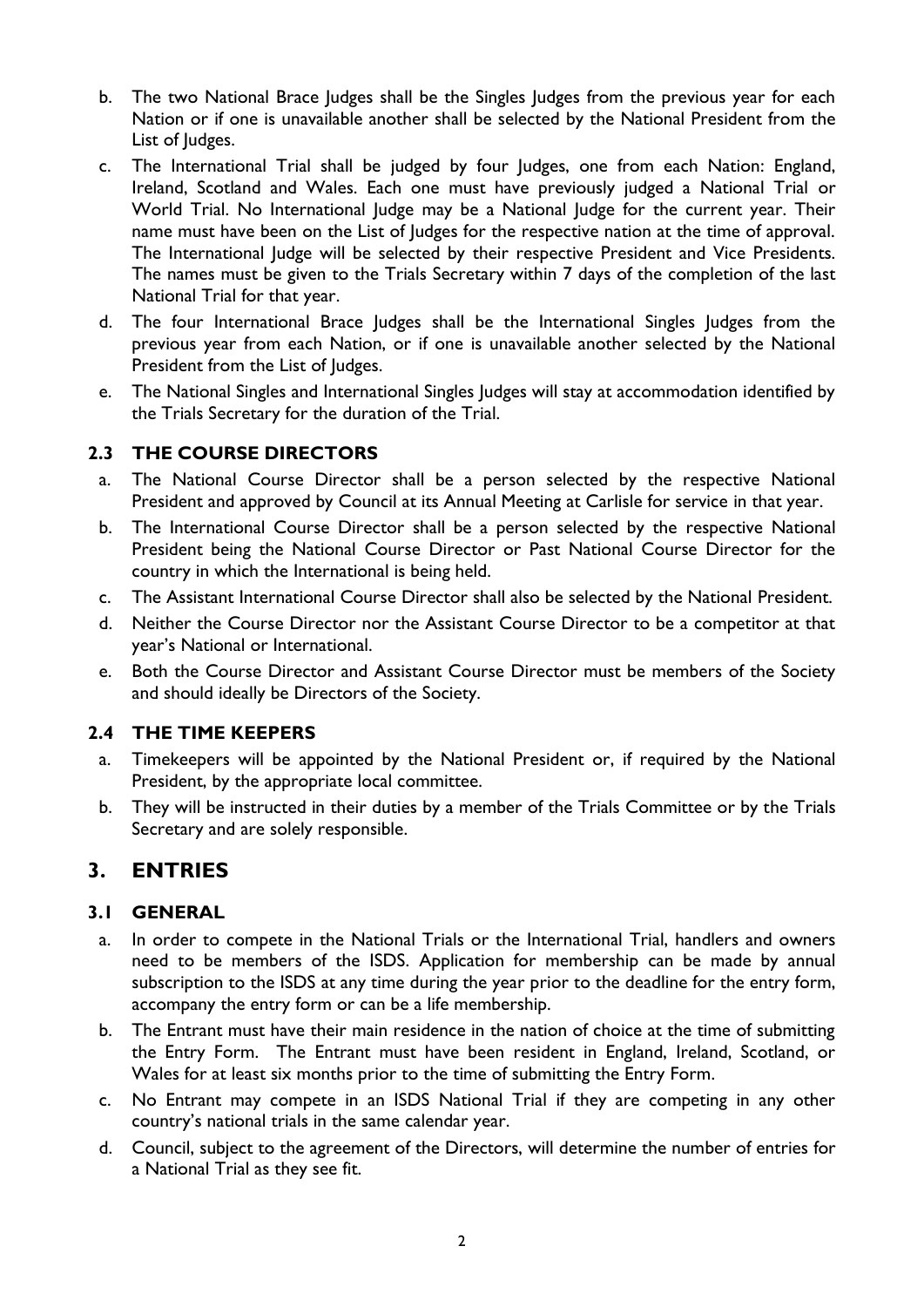- e. Entry fees shall be of such sum as is determined by Council from time to time, and must be forwarded with the Entry Form.
- f. Dogs eligible to compete at National Trials must be registered in the Society's Stud Book in the name of the competitor before 1st June in the year of the Trials to which the entry refers.
- g. Trial Entry Forms must be completed and lodged at the Trials Secretary's office by the date specified on that year's National Entry Form. All requirements detailed on that form for the efficient running of the entry process must be followed.
- h. Any question arising as to the ownership of any dog shall be decided by the Society's Stud Book records at the 1st June, as certified by the Trials Secretary.
- i. All dogs at the time of entry must have passed an examination performed by an approved examiner or DNA tested. Dogs with a diagnosis of Progressive Retinal Atrophy are not eligible to run. Those with a diagnosis of Collie Eye Anomaly may run, but the status will be indicated on the programme by a notation of 'CEA'.
- j. Further eye examinations may be carried out at the National or International if the Trials Committee so decide and all dogs must be presented. No fee will be charged.
- k. Entries must be in the names of OWNERS.
- l. A dog may be run either by its owner or a substitute handler, who must be a member of the Society.
- m. When substitute handlers are nominated, owners must state on the Entry Form the name and address of the substitute handler.
- n. No owner or substitute handler may handle more than two dogs in the Singles Class nor more than one pair of dogs in the Brace Class.
- o. A substitute handler must reside in the country in which the owner resides.
- p. Unless the handler and the owner are entitled to compete in the same class neither will be eligible to receive the respective trophies. (e.g. Shepherds' and Farmers' Trophies)
- q. In all classes in the International, all dogs must be run by the handlers running them at National Trials.
- r. Any competitor whose entry is questioned for any reason shall have the question settled by the respective Trials Committee or, if more appropriate, by Council who, if thought necessary, shall impose any penalty they consider suitable.

# **3.2 NATIONAL SINGLES ENTRY AND QUALIFICATION**

- a. The details of qualification may be varied by direction of the Directors at the Annual Meeting following due Notice of Motion and this will be given on the current year's Trial Entry Forms.
- b. For a trial to be considered a Qualifying Trial for the National it must not be run as part of a novice or nursery trial and it must be open to all with no unreasonable restriction or qualification, either geographical or in any other way. A minimum of 25 dogs must compete at the Trial. The course must be a National style course that includes a drive element. The trial must be advertised on the ISDS website at least one week before the trial date, or details published in a copy of the local agricultural press (in Southern Ireland this being the Farmers Journal) with publication being on a date before the trial date.
- c. If a dog ran in a National team in the preceding year then it pre-qualifies with no need for other points.
- d. Owners may enter up to three dogs.
- e. No handler may run more than two dogs.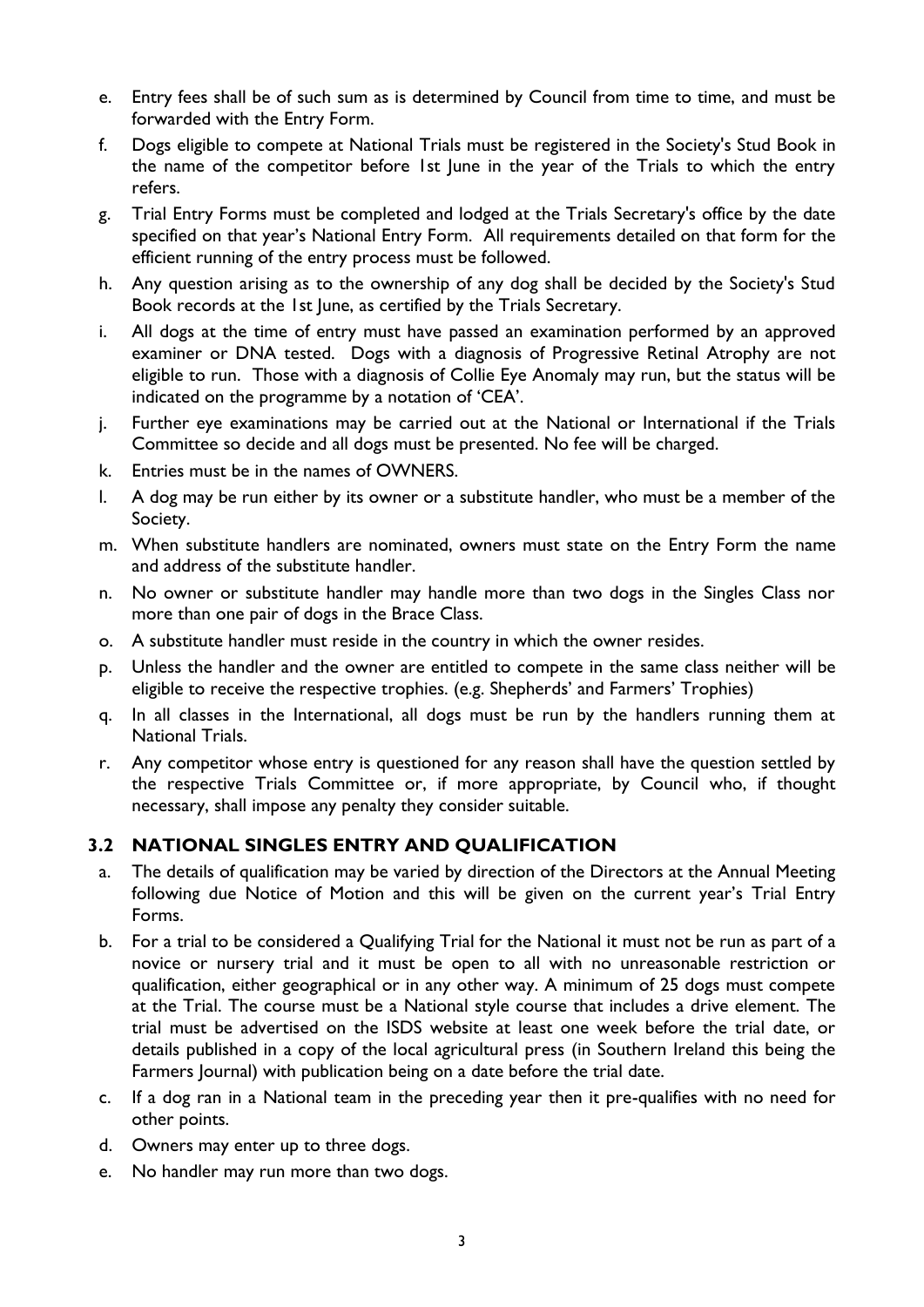- f. Where two dogs are entered, the owner must state on the Entry Form which dog he wishes to run first.
- g. Where three dogs are entered, the nominated alternate dog may run either as a substitute for the first or second dog entered.
- h. The appropriate entry fee must be paid for all entries.
- i. There will be one Class: Hired Shepherds, Farmers and others. The expression Hired Shepherd means a person who is employed primarily as a shepherd for wages by an employer other than his/her parents or near relative (which expression shall mean wife, husband, child, grandparent, parent, brother or sister of the member).
- j. All entries from Hired Shepherds shall be signed and endorsed by the Shepherd's employer on the Trial Entry Form declaring that he is engaged primarily as a Shepherd along with other subsidiary duties. If the Shepherd is retired a currently serving Director may sign.
- k. The order of running shall be decided by ballots. Ballots to be drawn in such a way that no competitor shall run two dogs on one day. No competitor shall run his/her second dog until other competitors with two dogs have each run one.
- l. The order of running shall be intimated to competitors by the Trials Secretary as soon as convenient and that order shall be strictly adhered to unless the Trials Committee allow or instruct a change.
- m. In the draw for the Irish National, the Isle of Man competitors can be excluded from the Thursday draw and only included in the draw for Friday and Saturday. If they run two dogs, one dog will be drawn to run on each of the two days.
- n. All successful entrants to a National Trial shall have their Entry Form copied and a book made of entries to that trial shall be placed in the Secretary's tent for public viewing.
- o. Any claim for points found to be false, after due investigation as directed by the Constitution, may render the claimant liable to a ban from any National Trial for a minimum of three years.
- p. Anyone banned from entry to a National Trial may not have qualifying points accepted during the period of the ban
- q. If an entered dog becomes ill, injured or dies then a refund of the fee will be given on production of a veterinary letter confirming this. A replacement dog will not be permitted to run.
- r. Any dog/bitch entered for the English National must have gained its qualifying points with the person who will handle it at the English National Trial. (w.e.f. 2017)
- s. In order for a trial to qualify for National points, it must incorporate a shed or a single. (w.e.f. 01 June 2017)
- t. By definition, the pen must be a means of containment. (w.e.f. 01 June 2017)

#### **3.3 NATIONAL BRACE ENTRY AND QUALIFICATION**

- a. Any pair of dogs registered in the Society's Stud Book and otherwise qualified is eligible to compete.
- b. For each Nation a maximum of nine entries will be accepted for the Brace Class with a maximum of two reserve entries appearing on the programme, to run in place of any entry unable to compete.
- c. If more than nine entries are received then those handlers who have represented their Nation in the preceding year will be accepted and the remainder will enter a Ballot.
- d. No owner may enter more than one pair of dogs in the Brace Class.
- e. Both dogs comprising a pair must be registered in the name of the same owner at the time of entry.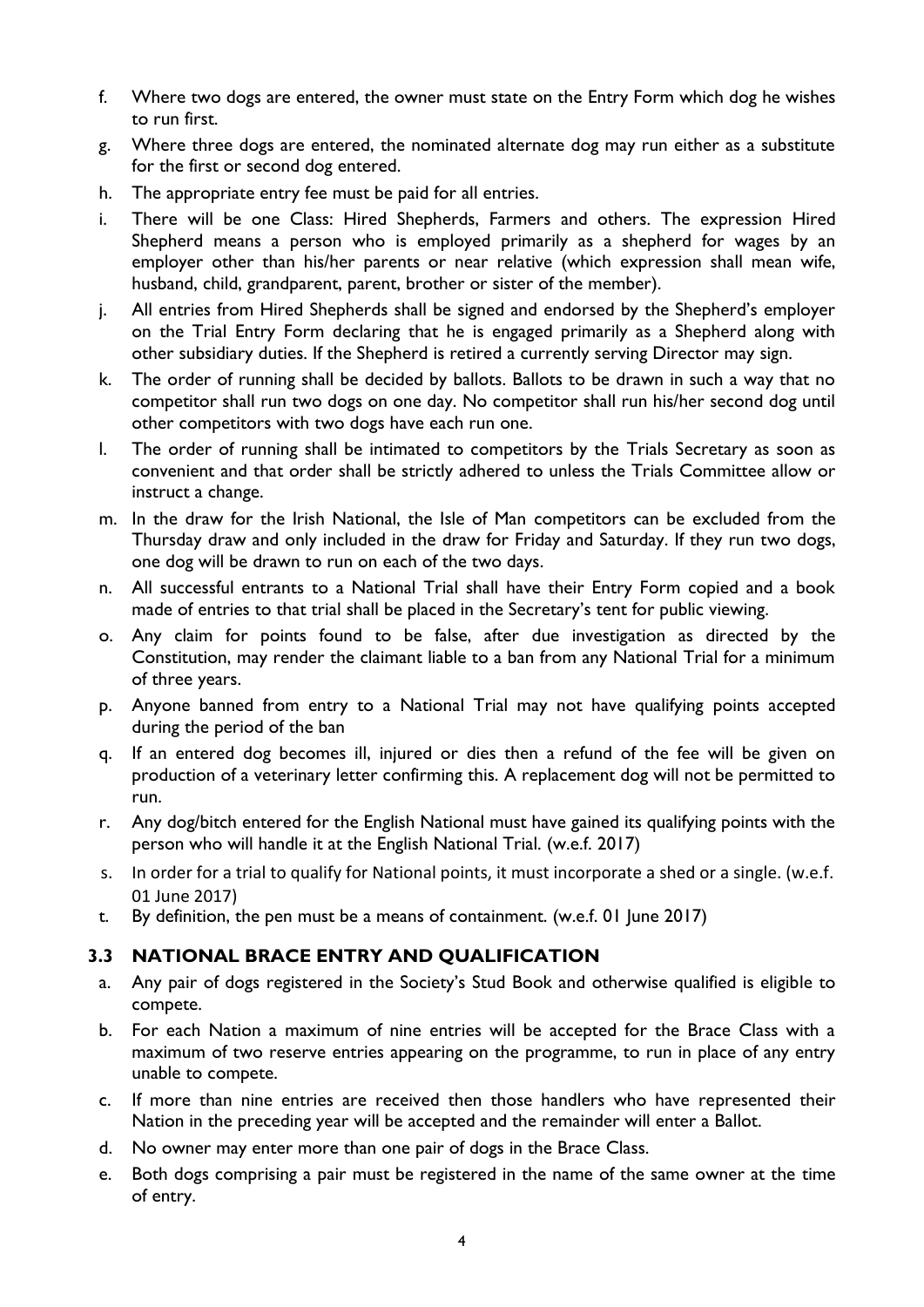- f. Any owner entering a pair of dogs may nominate a third dog and he/she shall select two to run at the Trial.
- g. The fee for the third dog shall be of such sum as determined by Council from time to time.
- h. The order of running shall be fixed by ballot seeking to run dogs on different days should they also run in the Singles Class. Intimation of the order shall be given by the Trials Secretary to Competitors as soon as possible after the closing date for entries.
- i. This competition will be held at Lunch time on each day of the Trial.
- j. Not more than three Brace entries to be run in any one day.
- k. If a dog or dogs entered in the normal way in the Brace Class becomes ill, injured, or dies, and a Veterinary Certificate is produced, a substitute dog may be run, provided it is qualified in accordance with Rules 3.1d and 3.1 g.
- l. All Brace entrants must report their attendance to the Trials Secretary by 11:00 a.m. on the day they are drawn to run. Failure to do so will result in their place being irrevocably awarded to any reserve entry.
- m. Any reserve entries should report daily to the Trials Secretary at 11:00 a.m. to establish whether they are required to run.
- n. Any reserve entry not called to run may have his entry fee refunded

# **4. ONWARD QUALIFICATION**

#### **4.1 NATIONAL QUALIFICATION FOR THE INTERNATIONAL (SINGLES)**

- a. At each of the National Trials, the first 15 dogs in order of merit shall be selected to represent England, Ireland, Scotland and Wales respectively. A travelling reserve shall be the  $16<sup>th</sup>$  dog.
- b. In varied circumstances a National Trials Committee may decide the format of choosing their team at their National Trial.
- c. If for any reason a dog selected cannot run at the International, the Trials Secretary must be notified as soon as possible together with supporting evidence (e.g. Veterinary Surgeon's Certificate). If satisfied that a dog cannot, or should not, run the Trials Secretary shall thereupon notify the travelling reserve that they are to run and inform the next competitor in order of merit that he/she is included in the National Team as the new reserve.
- d. In all classes in the International all dogs must be run by the handlers running them at the National Trials.
- e. Any dog that is disqualified during a National Trial cannot be considered for qualification into the International Trial in the same year.

# **4.2 QUALIFYING TRIALS FOR THE INTERNATIONAL SUPREME (SINGLES)**

#### **(***including the Farmer's Championship, the Shepherd's Championship and the Team Prize)*

- a. This trial consists of 15 dogs each from England, Ireland, Scotland and Wales.
- b. This Trial is primarily to select the 15 highest pointed dogs, in order of merit, representing England, Ireland, Scotland and Wales respectively, to enter the Supreme Championship. A travelling reserve shall be the  $16<sup>th</sup>$  dog. In addition, the top dog owned and handled by a Farmer in those trials will be entitled to the Farmer's Championship and the top dog owned and handled by a Hired Shepherd will be entitled to the Shepherd's Championship.
- c. This Trial will also decide the Team Prize.
- d. Each competitor shall be awarded the cash prize which he/she is entitled to by virtue of his/her position in the list, but only a Farmer shall be entitled to the Farmer's Cup and only a Hired Shepherd shall be entitled to the Shepherd's Trophy.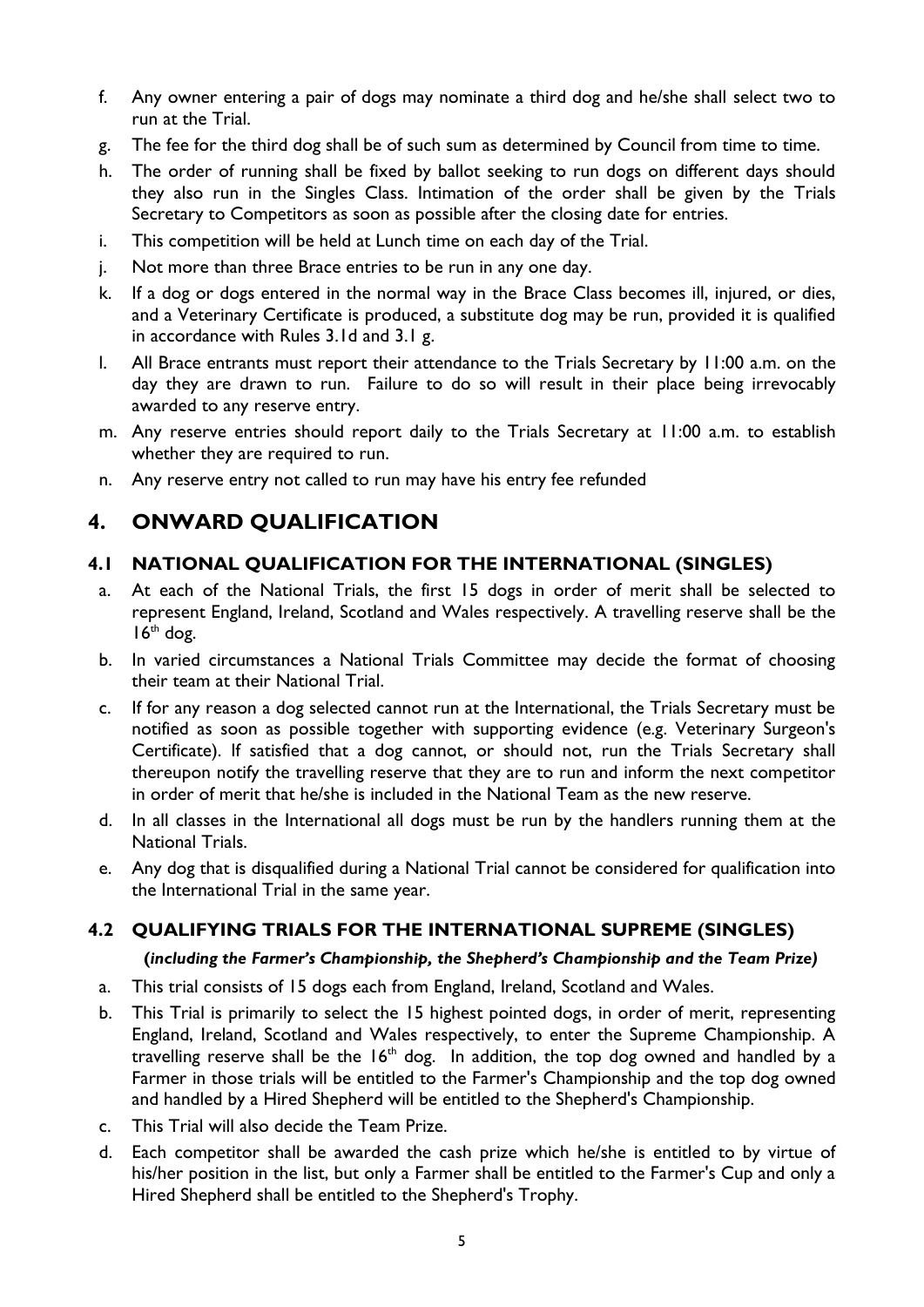e. Any dog that is disqualified during the Qualifying Trials cannot be considered for qualification into the International Trial Final/Supreme in the same year.

#### **4.3 SUPREME CHAMPIONSHIP (SINGLES)**

- a. The Supreme Championship is restricted to the 15 highest pointed dogs in the Qualifying Trials.
- b. Dogs will run in the order as shown in the programme for the Qualifying Trials.
- c. The Supreme Championship will be determined on the basis of Merit Points (see appendix).
	- i. In the event of equality in Merit Points, the award will be made on the basis of the competitor with the highest total number of points.
	- ii. In the event of equality on the total number of points, the award will be determined on the basis of the lowest number of points lost on the outwork (Outrun, Lift and Fetch), or by a re-run ( see rule 6.7).
	- iii. Such determination to be at the discretion of the Judges.
	- iv. If the Judges are evenly split on this decision, the Trials Committee of the Society to have the casting vote.

#### **4.4 THE YOUNG HANDLER COMPETITION**

- a. The objective is to encourage and foster the development of young handlers by staging a competition at the International Sheep Dog Trials each year. One young handler from each of England, Ireland, Scotland and Wales will be selected by their respective National President.
- b. The young handler must be a member of the Society, must be resident in the nation they represent, must be under 21 years of age at the date of the trial, and must not have competed at the International Sheep Dog Trials previously or are to compete in the current year in any other class.
- c. No entry fee is payable and the young handler is entitled to all Team privileges currently awarded.
- d. They may handle their own dog or any substitute on the day.
- e. The course shall be set by the Trials Committee.
- f. There shall be a draw for the order of running.
- g. The judges shall be the four National Presidents, who shall select one winner and three runners-up.

#### **4.5 INTERNATIONAL BRACE**

- a. The first two prize winners at each National Trial shall be selected to represent England, Ireland, Scotland and Wales respectively at the International.
- b. The dogs running at the International must be the same as those winning at the National. Should one of the Brace pair be unable to run because one of the dogs is unavailable, then considering the reason as in Rule 4.1 b for the Singles, the third position handler will be invited to run.
- c. Any Brace pair disqualified during a National Trial cannot be considered for qualification into the International Trial in the same year.

#### **4.6 INTERNATIONAL DRIVING**

a. At each National Championship the Judges shall select one dog from the dogs comprising the National Team which, in their opinion, is the best driving dog, or they may order two or more competitors to run a course of 400 yards in a straight line if they so desire.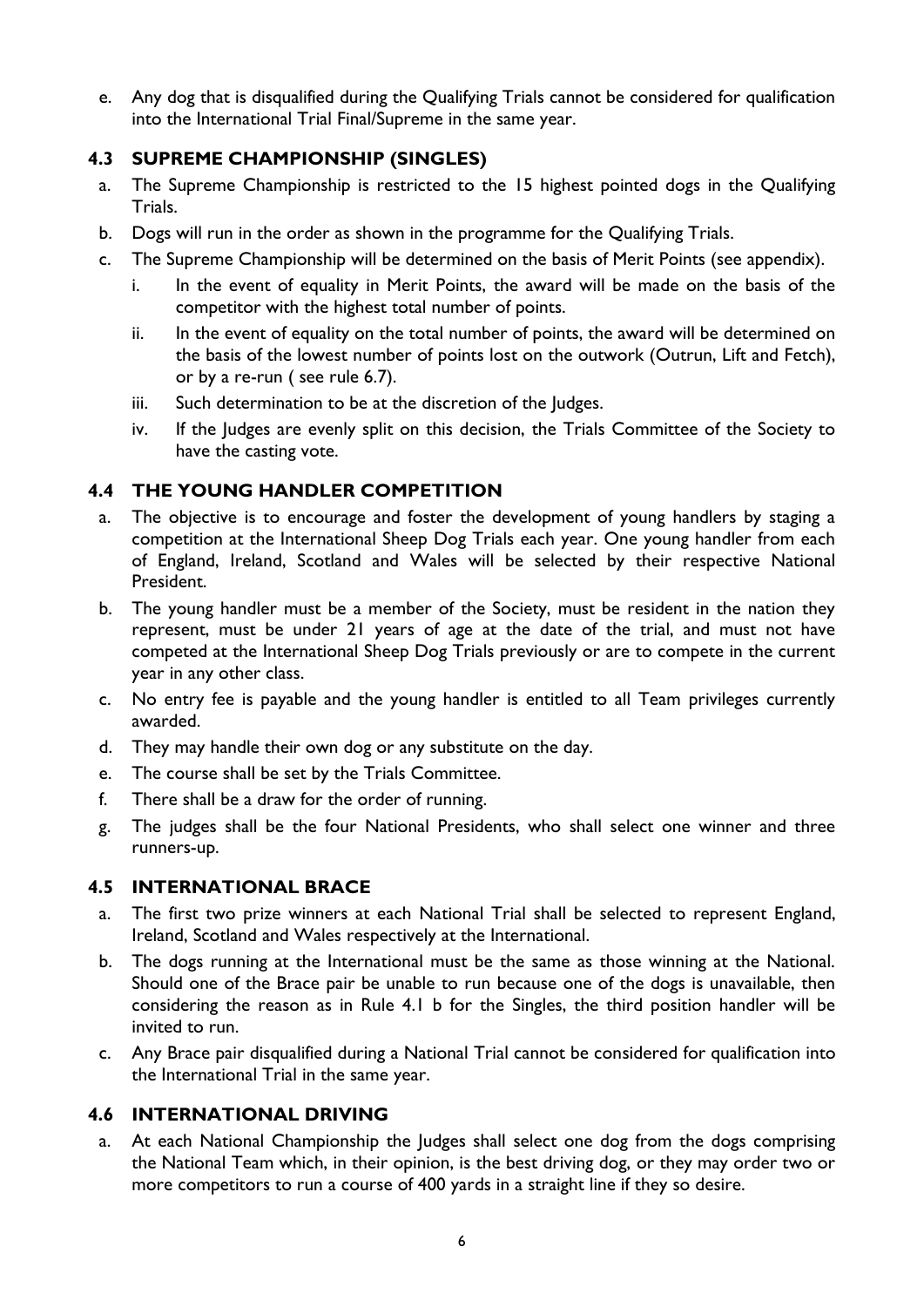- b. The number of sheep shall be twenty.
- c. Reserves from the respective National Teams shall also be selected by the Judges.
- d. The selected dog at each National Trial shall represent England, Ireland, Scotland or Wales respectively in the Driving Championship at the International.
- e. If for any reason the selected dog cannot attend the International the Reserve will be notified and he will represent his/her country.

#### **4.7 NATIONAL TEAMS FOR THE INTERNATIONAL**

a. The National Team prize will be awarded to the Nation with the twelve highest aggregate scores in the Qualifying Trial at the International.

# **5. JUDGING AND COURSES**

#### **5.1 JUDGING PRINCIPLES**

*To be used in conjunction with the information on courses in sections 5.2 to 5.4.*

- a. The ISDS stands firmly for a common standard and this should and must be the constant aim of every Judge and Handler.
- b. It is intended that these rules will guide Judges at National, International and local trials to adopt that common standard.
- c. It is the Judges' responsibility to ensure that they judge in accordance with these rules.
- d. Every Judge accepting an invitation to act at any of the Society's Trials will be held, by his/her acceptance, to have given an undertaking that he/she will judge strictly according to the Rules laid down by the Society and that he/she will not favour any dog, man/woman or country.
- e. The Judge who openly or secretly judges according to his/her own ideas of what a good trial run should be does no service either to the Society or the competitors.
- f. Judges must at all times point runs, up to the point of completion, retirement or disqualification, directly on to the official Society Judging Sheets.
- g. It must be acknowledged that it is not always an easy task to decide the merits of a run AS A WHOLE and Judges should always have a good look at the score sheet after the run has been completed and should then decide whether or not they have been too severe or too lax in any one aspect after marking.
- h. Judges are cautioned not to discuss the merits or otherwise of a run with any other person outside the Judges' Box while the Trial is in progress. Should such an approach be made the Judge will refer them to Rule 5.1h.
- i. The Judges are empowered to direct any Competitor showing insufficient merit to retire, bearing in mind the necessity to safeguard the welfare of the dogs and sheep.
- j. The run commences when the dog is directed /leaves the handler on its outrun.
- k. The run finishes and the Judge completes his/her marking when either the pen gate is closed on the sheep or the Judge accepts the single, or which ever is the final phase or immediately there has been a disqualification, retirement or time is called.
- l. The command by whistle is to be regarded as the same as a spoken command.
- m. Good handling in difficult situations will be taken into consideration by the Judge.
- n. No points will be awarded for any phase of work that has not been completed within the prescribed time limit.
- o. The Judges decision is final providing their conduct is in accordance with the Rules for Trials.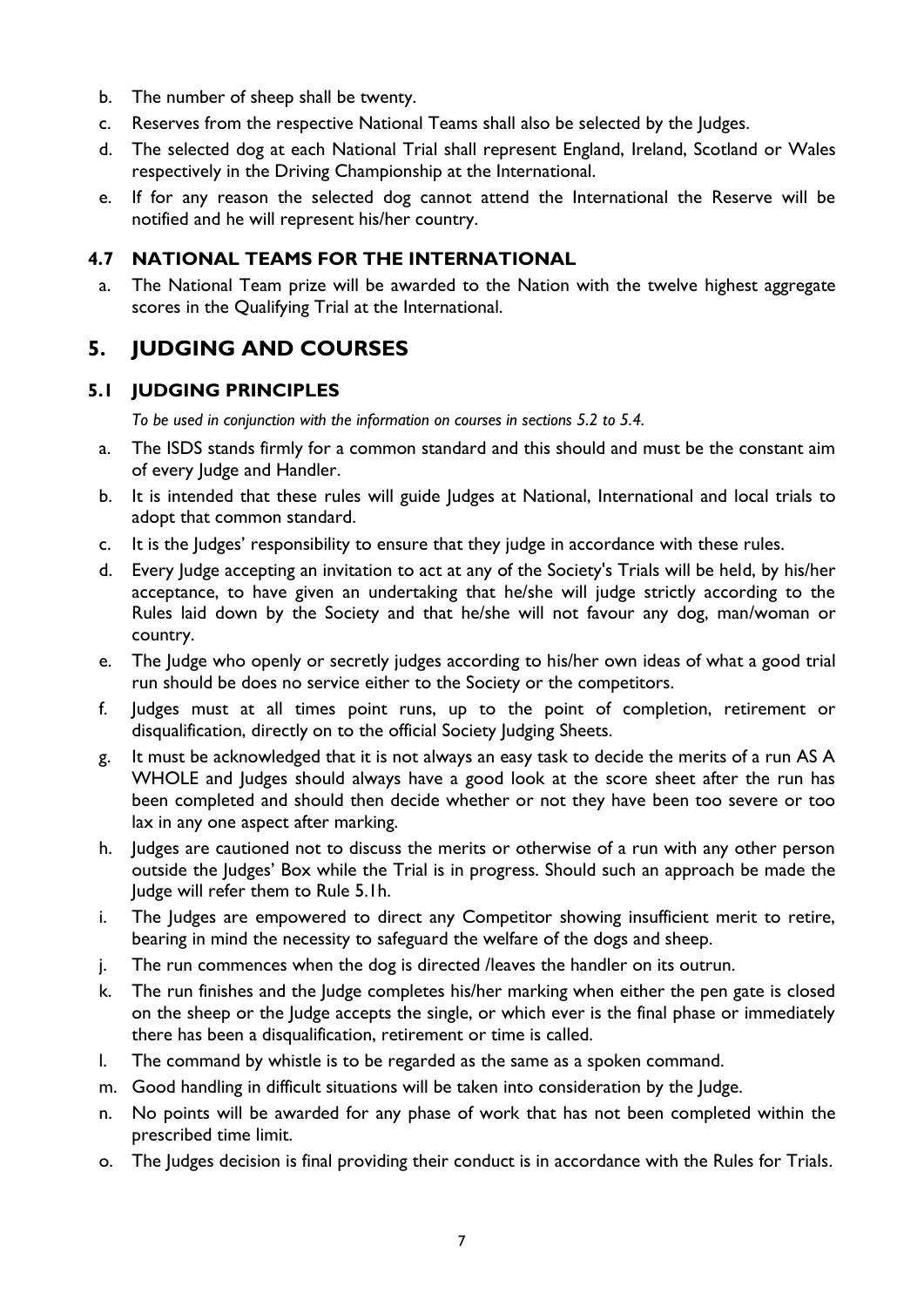#### **5.2 NATIONAL & INTERNATIONAL QUALIFIER CHAMPIONSHIPS (SINGLES)**

#### **5.2.1 Course**

#### *THE RESPONSIBILITY FOR LAYING OUT THE COURSE IN ACCORDANCE WITH THE RULES RESTS WITH THE TRIALS COMMITTEE.*

The Course, Scale of Points and Time Limit now fixed by the Directors are set out below.

The Trials shall be on 5 sheep so selected that each competitor shall receive the same class of sheep if possible.

Subject to the reservation that the Course may be altered by the Trials Committee, the Trial shall, if possible, be decided on the following Course, Scale of Points and Time Limit, viz:

| Sheep         | 5 sheep (3 unmarked and 2 marked with collars).                                                                                                                                                                                               |
|---------------|-----------------------------------------------------------------------------------------------------------------------------------------------------------------------------------------------------------------------------------------------|
| Gather        | 400 yards from handler.                                                                                                                                                                                                                       |
| Fetch.        | Set of gates $= 7$ yards apart, 150 yards from handler, in the<br>centre of the course.                                                                                                                                                       |
| <b>Drive</b>  | 450 yards over triangular course, 2 sets of gates $= 7$ yards<br>apart. First set of gates approximately 150 yards from handler.                                                                                                              |
|               | In the case of a short course, when fetch is less than 400 yards,<br>the drive will be lengthened when possible so that the total<br>length of the fetch and the drive is 850 yards, or as near to this<br>length as is reasonably practical. |
| Shedding ring | 40 yards in diameter                                                                                                                                                                                                                          |
| Pen           | 9 feet x 8 feet wide with a gate 8 feet wide, secured by a rope 6<br>feet long. The gate must open to not less than 170 degrees.                                                                                                              |

#### **5.2.2 Outrun**

- a. The handler will remain at the post from the commencement of the run.
- b. The dog must be positioned close to the handler/post.
- c. The dog may be sent out on either side.
- d. The dog should not be too straight nor too wide.
- e. The dog should not require any commands beyond the initial set off command.
- f. Commands given should be penalised.
- g. Re-directional commands on the run are less serious than a stop and a command.
- h. A dog not taking the re-directional commands must be penalised more severely than one that does.
- i. The dog should not stop until it has reached the point of balance. The point of balance being where it will lift the sheep in the direction of the first obstacle.
- j. It is obviously more serious if a dog stops on its outrun than if it goes on after being redirected, and Judges should mark accordingly.
- k. The dog should not cut in.
- l. A good outrun should be in the shape of one side of a pear with the blunt end of the pear at the far end of the field near the sheep.
- m. The dog should finish far enough away from the sheep so as not to disturb them.
- n. For a crossed outrun a minimum of 80% of the total points for the Outrun is to be deducted and, in addition, points must be deducted for commands.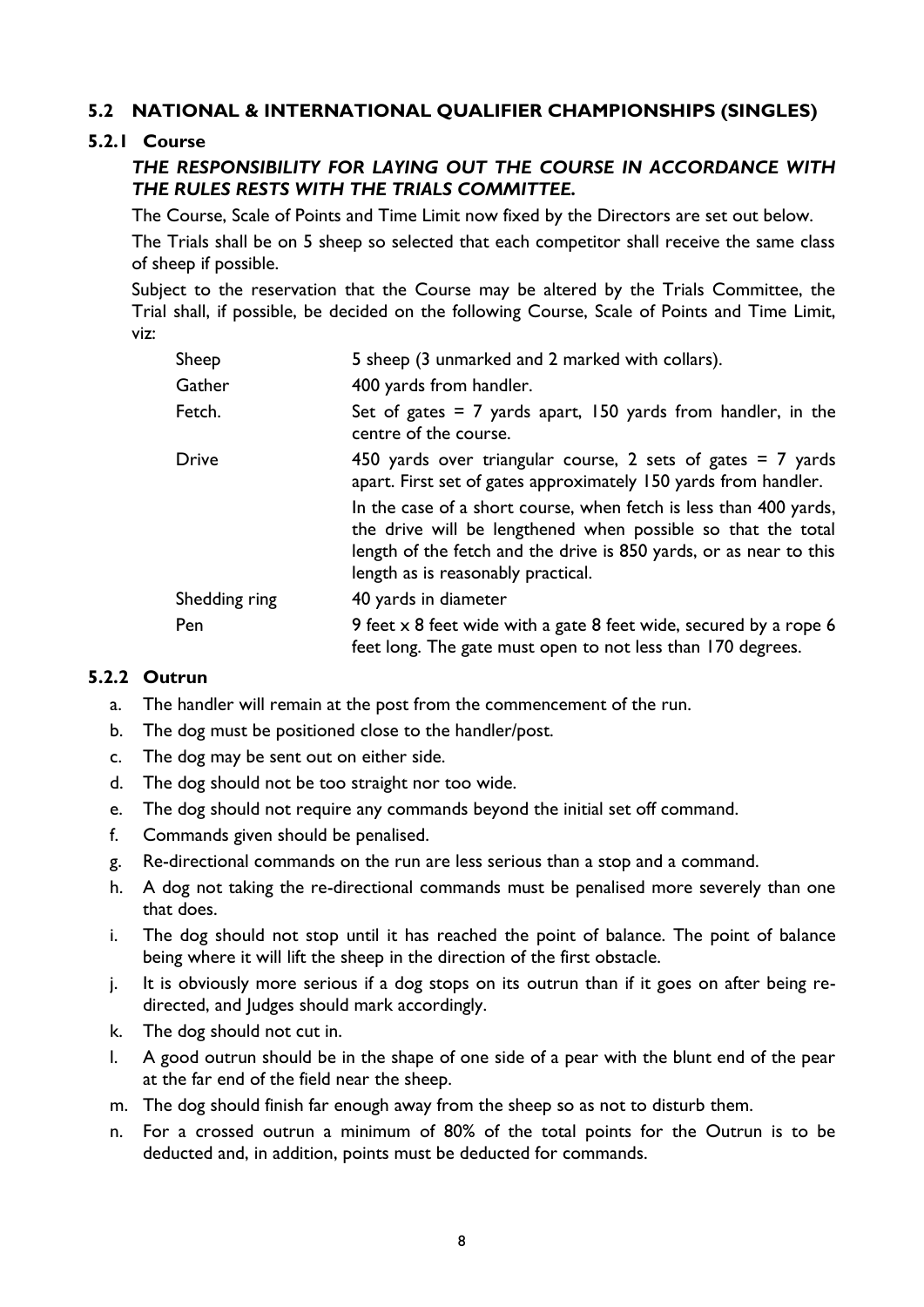- o. The perfect outrun should be completed without any commands and Judges should deduct points for every command given and the loss of points will depend upon the Judges' views of the seriousness of the mistake.
- p. Where the Outrun ends will vary with the actual position of the sheep. If the sheep have left their appointed place at the post, the outrun should end at the point where the dog is facing them in order to bring the sheep in a direct line to the first obstacle. This might necessitate the dog stopping on the side of its outrun if the sheep happened to be coming to meet it, and conversely could mean it going a long way past the post if the sheep were going away from the post in the same direction as it is running.

#### **5.2.3 Lift**

- a. At the end of the Outrun, the dog will either come to a full stop or merely slow down.
- b. The dogs approach should be smooth, cautious and steady.
- c. The dog will take control in a firm and quiet manner.
- d. The dog should not rush in and startle the sheep nor should it lie back and require numerous commands before getting its sheep on the move.
- e. The lift should be smooth and balanced where the sheep move away in a direct line to the first obstacle.
- f. Judges should use their personal knowledge of sheep and sheep dogs to determine whether a lift has disturbed the sheep unduly and mark accordingly.
- g. Judges will deduct points for excessive commands, slowness, etc. at this point of the trial.

#### **5.2.4 Fetch**

- a. The sheep must be brought at a steady pace and in a straight line from the place of lifting to the first obstacle and thereafter in a straight line to the handler/post. If the sheep deviate from the line they should be brought back to that line as soon as practicable.
- b. The dog should not hurry or over-flank the sheep (i.e. that it should not go too far either side of the sheep, thereby turning them across the course and giving a zig-zag movement).
- c. The dog should require few commands and where the sheep stray from the true line the dog's ability is judged by its control of them and its immediate answer to all commands.
- d. No retry at the gate is allowed.
- e. If the gates are missed or if the sheep are off-line, the penalty must reflect all of the circumstances, and in particular the amount of fault attributable to the dog and/or the handler. Both can be the subject of penalties. If the sheep are docile and mistakes are made, then the penalty should be more severe than where the sheep are awkward and thereby contribute to diversions which the dog is unable to avoid.
- f. If a gate is missed there should be a minimum deduction of one point per sheep but Judges must take into consideration all the relevant circumstances contributing to the missing of the gate and adjust deductions accordingly.
- g. Unless instructed otherwise by the Trials Committee, at the end of the Fetch the handler shall pass the sheep around the post /behind the handler as close as is practical and the whole work should be done in a steady and smooth manner.

#### **5.2.5 Driving**

- a. The drive can run from left to right or right to left according to the course and the decision of the trials committee.
- b. The first leg of the drive starts immediately the sheep have passed behind the handler/post.
- c. Having driven the sheep through the first set of gates they should be turned immediately on to a direct line across the course to the second set of gates. When through these gates they should then be turned as neatly as possible on to a straight line to the shedding ring.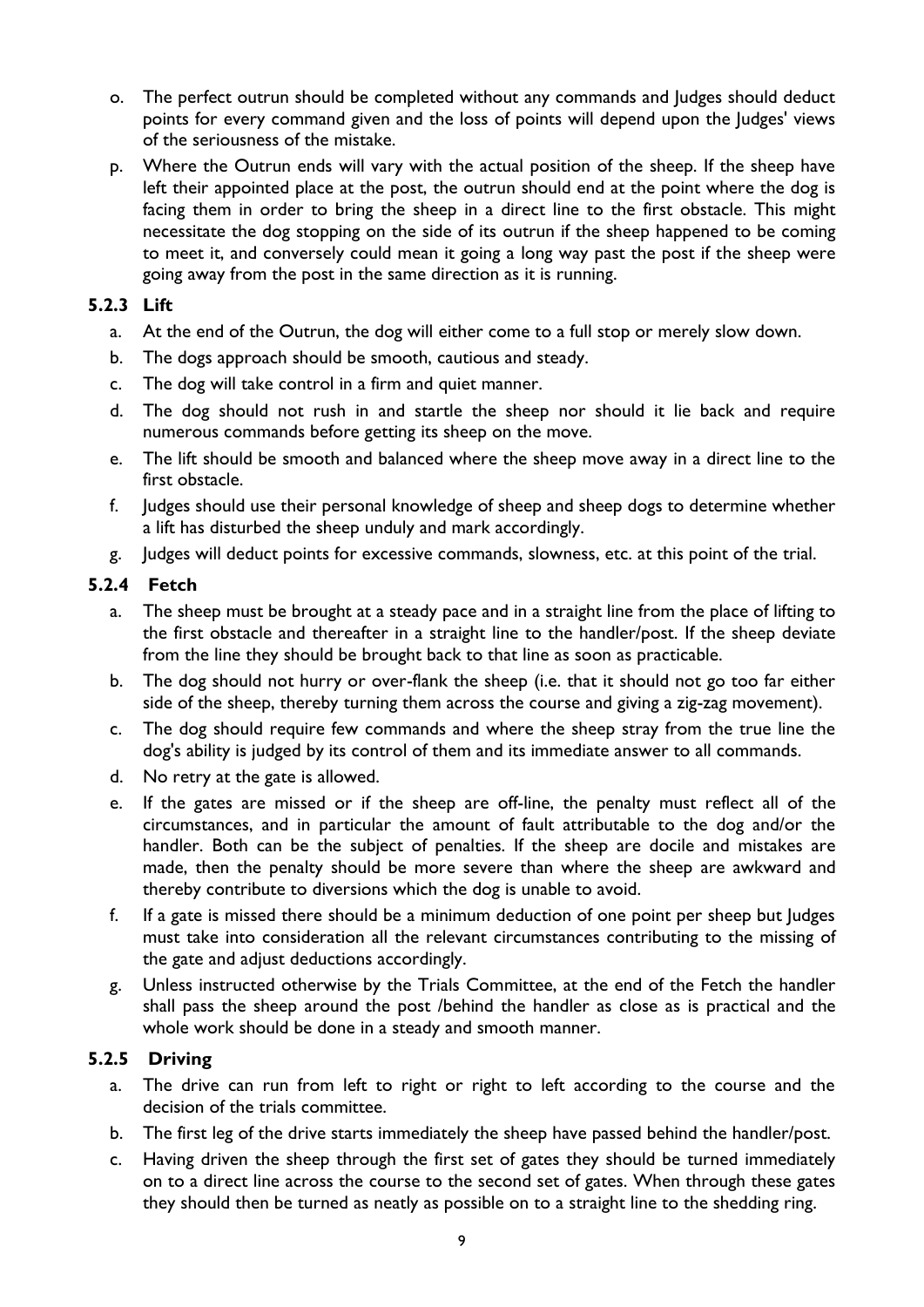- d. It is important that the last leg of the drive should be in a straight line to the shedding ring which is usually situated to make this also the most direct line.
- e. The dog should show obvious ability to drive steadily without excessive commands.
- f. The sheep are required to go in straight lines between the obstacles and reasonable turns at the post and at both gates are expected. If the sheep deviate from the line they should be brought back to that line as soon as practicable.
- g. As in the Fetch, the gates are an obstacle to be negotiated also a guide to the alignment of the sheep.
- h. Throughout the Drive the sheep should be kept moving gently excessive bursts of speed and subsequent stopping are not desirable and should be penalised.
- i. If a gate is missed there should be a minimum deduction of one point per sheep but Judges must take into consideration all the relevant circumstances to the missing of a gate and adjust deductions accordingly.
- j. A retry at any gate is NOT allowed.
- k. The handler will remain at the post until the first of the sheep is in the shedding ring.
- l. The Drive ends when ALL of the sheep enter the shedding ring.

#### **5.2.6 Shedding**

- a. Two unmarked sheep to be shed within the ring.
- b. Shedding necessitates negotiation of the sheep within the ring by the handler and dog to the best position for effecting the deliberate shed by the dog of two specified sheep.
- c. For the Shed to be complete and deemed satisfactory by the judges, the dog is required to shed two of the un-marked sheep within the ring and show control of them, either in or outside the ring.
- d. The important aspect here is to test the dog's ability to shed or separate the two unmarked sheep from the rest of the flock.
- e. It is not necessary for the dog to come right through to the handler.
- f. The dog is required to show its ability to separate and hold the shed sheep away from the rest of the flock. It is not a requirement for the sheep to be driven away.

#### **5.2.7 Penning**

- a. On completion of the shedding the dog will reunite all of the sheep, not necessarily within the ring but in a practical and workman like manner, and the handler must proceed to the pen, leaving the dog to bring the sheep to the pen.
- b. The handler is forbidden to assist the dog to drive the sheep from the shedding ring to the pen.
- c. The handler will stand at the gate holding the rope and must not let go of the rope unless it is necessary to re-shed.
- d. It is for the dog to manoeuvre the sheep into the desired position to conclude a successful pen.
- e. The handler must not use the gate to lever the sheep into the pen nor should he/she touch the sheep with the pen gate which will result in points being deducted.
- f. The handler must completely close the gate within the time limit/before releasing the sheep again.
- g. After releasing the sheep, the handler will close and fasten the gate and shall be penalised for failure to fasten the gate.

#### **5.2.8 Single**

a. Pointing of the Single will commence immediately the sheep leave the pen.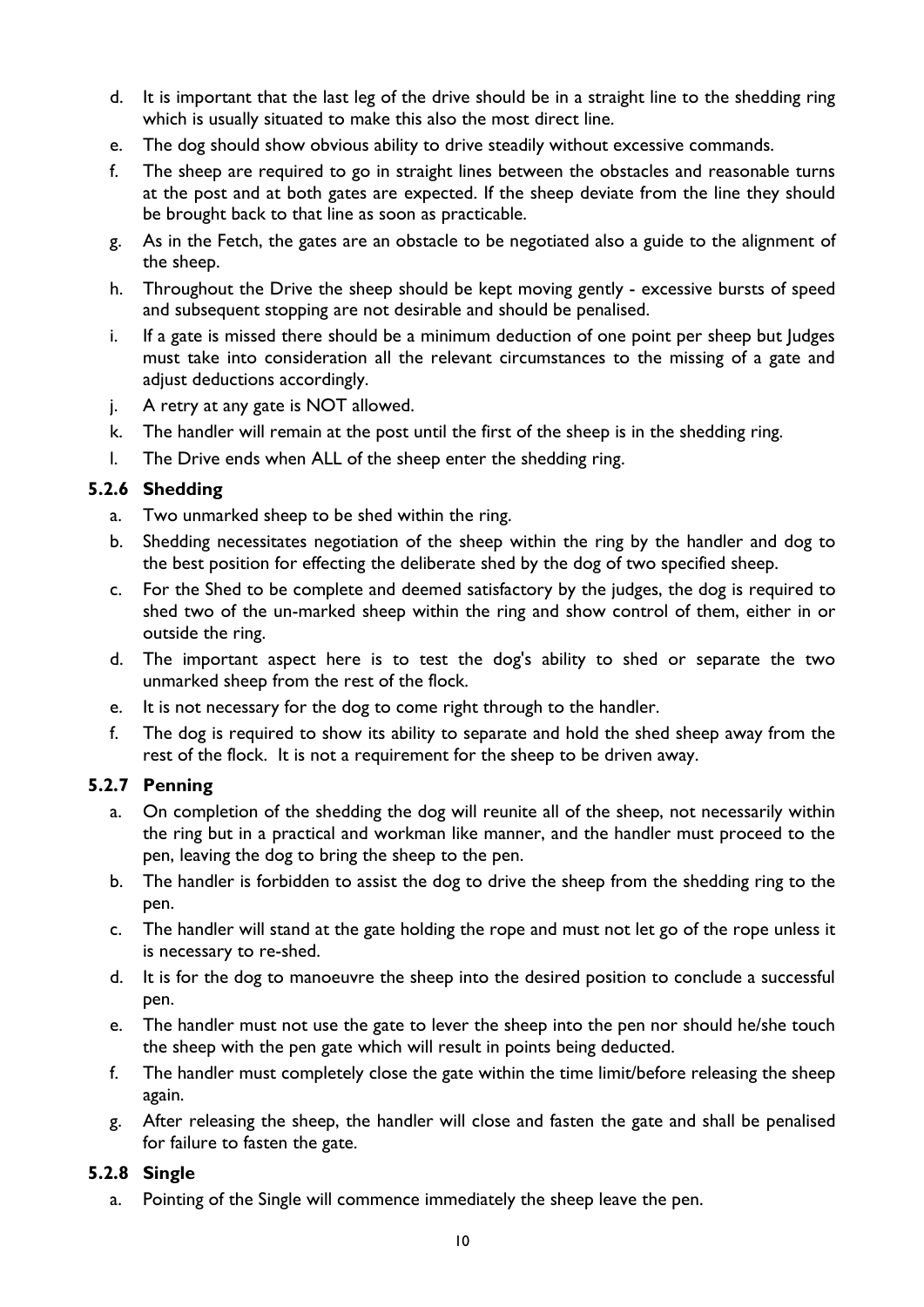- b. The handler will proceed to the shedding ring, leaving the dog to bring the sheep from the pen to the ring.
- c. One of two marked sheep will be shed off within the ring and thereafter worn in or outside the ring to the Judges' satisfaction.
- d. Handlers are forbidden to assist the dog in driving off, or attempting to drive off the single any distance or by forcing it on the dog.
- e. The Single is complete when the dog has worn the sheep to the Judges' satisfaction. The judges will indicate.
- f. As with the Shed the dog and not the handler should come in and cut off the single sheep.
- g. Far too many handlers are seen cutting off the sheep whilst the dog lies back acting as an almost disinterested spectator and should be penalised accordingly.
- h. The greatest help the handler can give his/her dog is by getting out of the way and allowing the dog room to prove its ability to take off and wear a single sheep.
- i. It is essential that the dog should be able to keep the single sheep away from the remainder and the Judges should not express their satisfaction until the dog has been thoroughly tested and they are satisfied that it has proved its ability to do this.
- j. The behaviour of the sheep should be considered by the Judges when deciding whether the Single has been effectively completed or not.

#### **5.2.9 Scale Of Points**

No points will be awarded for any phases of the work that have not been completed within the prescribed time limit.

Outrun (20); Lifting (10); Fetching (20); Driving (30); Shedding (10); Penning (10); Single  $(10)$ ; Total = 110 points.

#### **5.2.10 Time Limit**

15 minutes. No extension.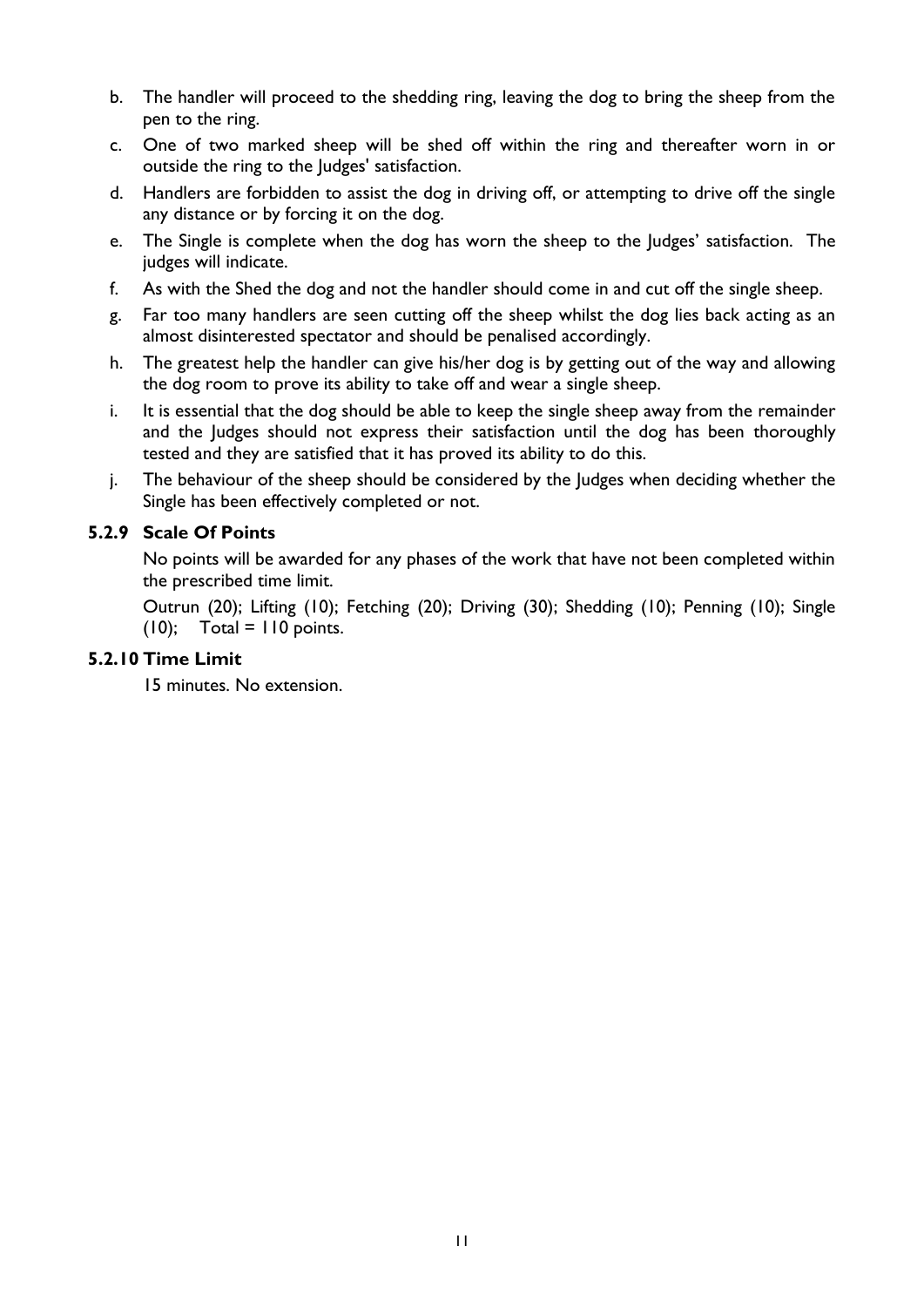#### **5.3 NATIONAL & INTERNATIONAL BRACE CHAMPIONSHIPS**

#### **5.3.1 Course**

#### *THE RESPONSIBILITY FOR LAYING OUT THE COURSE IN ACCORDANCE WITH THE RULES RESTS WITH THE TRIALS COMMITTEE*

The Course, Scale of Points and Time Limit now fixed by the Directors are set out below.

These will be held at Lunch Time on each day of the Trial or such time as agreed by the Trials Committee.

The Trials shall be on 10 sheep so selected that each competitor shall receive the same class of sheep if possible.

Subject to the reservation that the Course may be altered by the Trials Committee, the Championship shall, if possible, be decided on the following Course, Scale of Points and Time Limit, viz.:

| Sheep          | 10                                                                                                                                                                        |
|----------------|---------------------------------------------------------------------------------------------------------------------------------------------------------------------------|
| Gather         | National = approximately 400 yards from handler.                                                                                                                          |
|                | International = approximately 600 yards from handler.                                                                                                                     |
| Fetch          | Through gates 7 yards apart, 150 yards from the handler in the<br>centre of the Course.                                                                                   |
| <b>Drive</b>   | 450 yards over a triangular course with 2 sets of gates 7 yards<br>apart. First set of gates to be approximately 150 yards from<br>the handler.                           |
| <b>Ist Pen</b> | Diamond shaped with entrance of 5 feet and no gate.                                                                                                                       |
| 2nd Pen        | 50 yards from 1st pen, pen = 9 feet $\times$ 8 feet with a gate 8 feet<br>wide to which is secured a rope 6feet long. The gate must<br>open to not less than 170 degrees. |

#### **5.3.2 Outrun**

- a. The handler will remain at the post from the commencement of the run.
- b. The dogs must be positioned close to the handler.
- c. One dog will go out on the handlers left hand side and one on the handlers right hand side.
- d. It is desirable that both dogs complete their outruns simultaneously.
- e. Crossing at the completion of the outrun is permissible.
- f. The dogs should not stop until they have reached the point of balance. The point of balance being where they will lift the sheep in the direction of the first obstacle.
- g. It is obviously more serious if the dogs stop on their outrun than if they go on after being re-directed and Judges should mark accordingly.
- h. Dogs should remain on the side to which they have crossed and they should not re-cross.
- i. The dogs should not be too straight nor too wide.
- j. The dogs should not require any commands beyond the initial set off command.
- k. Commands given should be penalised.
- l. Re-directional commands on the run are less serious than a stop and a command.
- m. Dogs not taking the re-directional commands must be penalised more severely than those that do.
- n. The dogs should not cut in on their outrun.
- o. A good outrun should be in the shape of one side of a pear with the blunt end of the pear at the far end of the field near the sheep.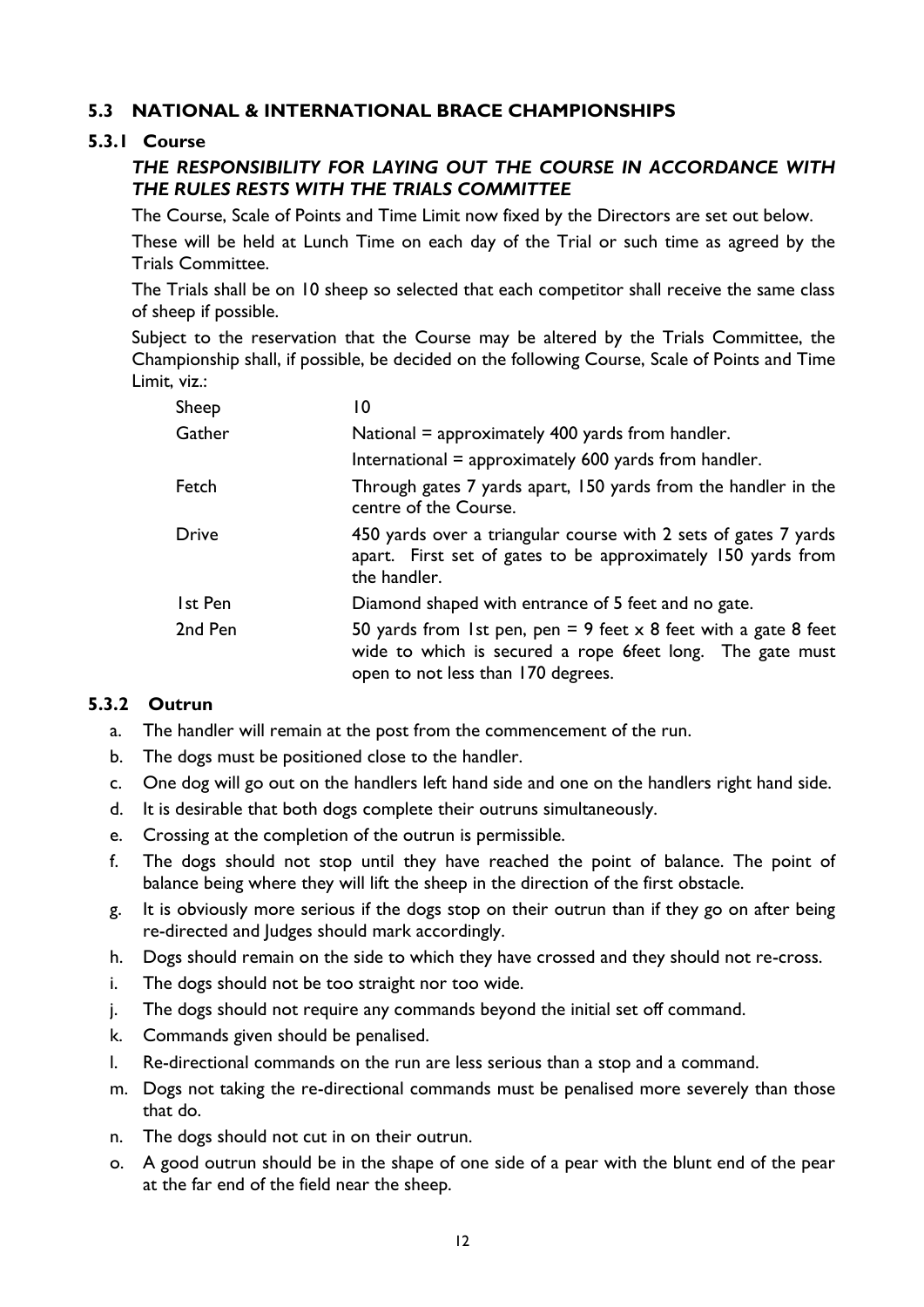- p. The dogs should finish far enough away from the sheep so as not to disturb them.
- q. For a crossed outrun a minimum of 80% of the total points for the Outrun is to be deducted, and in addition points must be deducted for commands.
- r. The perfect outrun should be completed without any commands and Judges should deduct points for every command given and the loss of points will depend upon the Judges' views of the seriousness of the mistake.
- s. Where the Outrun ends will vary with the actual position of the sheep. If the sheep have left their appointed place at the post, the outruns should end at the point where the dogs are in balance to bring the sheep in a direct line to the first obstacle. This might necessitate the dog stopping on the side of its outrun if the sheep happened to be coming to meet it going a long way past the post if the sheep were going away from the post in the same direction as it is running.

#### **5.3.3 Lift**

- a. The dogs' approach should be smooth, cautious and steady.
- b. It is desirable that both dogs complete their outruns simultaneously in order to exercise a balanced lift.
- c. At the end of the Outrun, the dogs will come to a full stop or merely slow down.
- d. The dogs will take control in a firm and quiet manner.
- e. The dogs should not rush in and startle the sheep nor should they lie back and require numerous commands before getting its sheep on the move.
- f. The lift should be smooth and balanced where the sheep move away in a direct line to the first obstacle.
- g. Judges should use their personal knowledge of sheep and sheep dogs to determine whether a lift has disturbed the sheep unduly and mark accordingly.
- h. Judges will deduct points for excessive commands, slowness, etc. at this phase of the Trial.

#### **5.3.4 Fetch**

- a. The handler will remain at the post.
- b. The sheep must be brought at a steady pace and in a straight line from the place of lifting to the first obstacle and thereafter in a straight line to the handler/post. If the sheep deviate from the line they should be brought back to that line as soon as practicable.
- c. Each dog will keep to its own side.
- d. Throughout the run, if the dogs should cross they must be returned to their respective sides as soon as possible.
- e. The dogs should not hurry or over-flank the sheep (i.e. that they should not go too far either side of the sheep, thereby turning them across the course and giving a zig-zag movement.
- f. The dogs should require few commands and where the sheep stray from the true line the dogs' ability is judged by their control of them and their immediate answer to all commands.
- g. No retry at the gate is allowed.
- h. If the gates are missed or if the sheep are off-line, the penalty must reflect all the circumstances, and in particular the amount of fault attributable to the dogs and/or the handler. All can be the subject of penalties. If the sheep are docile and mistakes are made, then the penalty should be more severe than where the sheep are awkward and thereby contribute to diversions which the dogs are unable to avoid.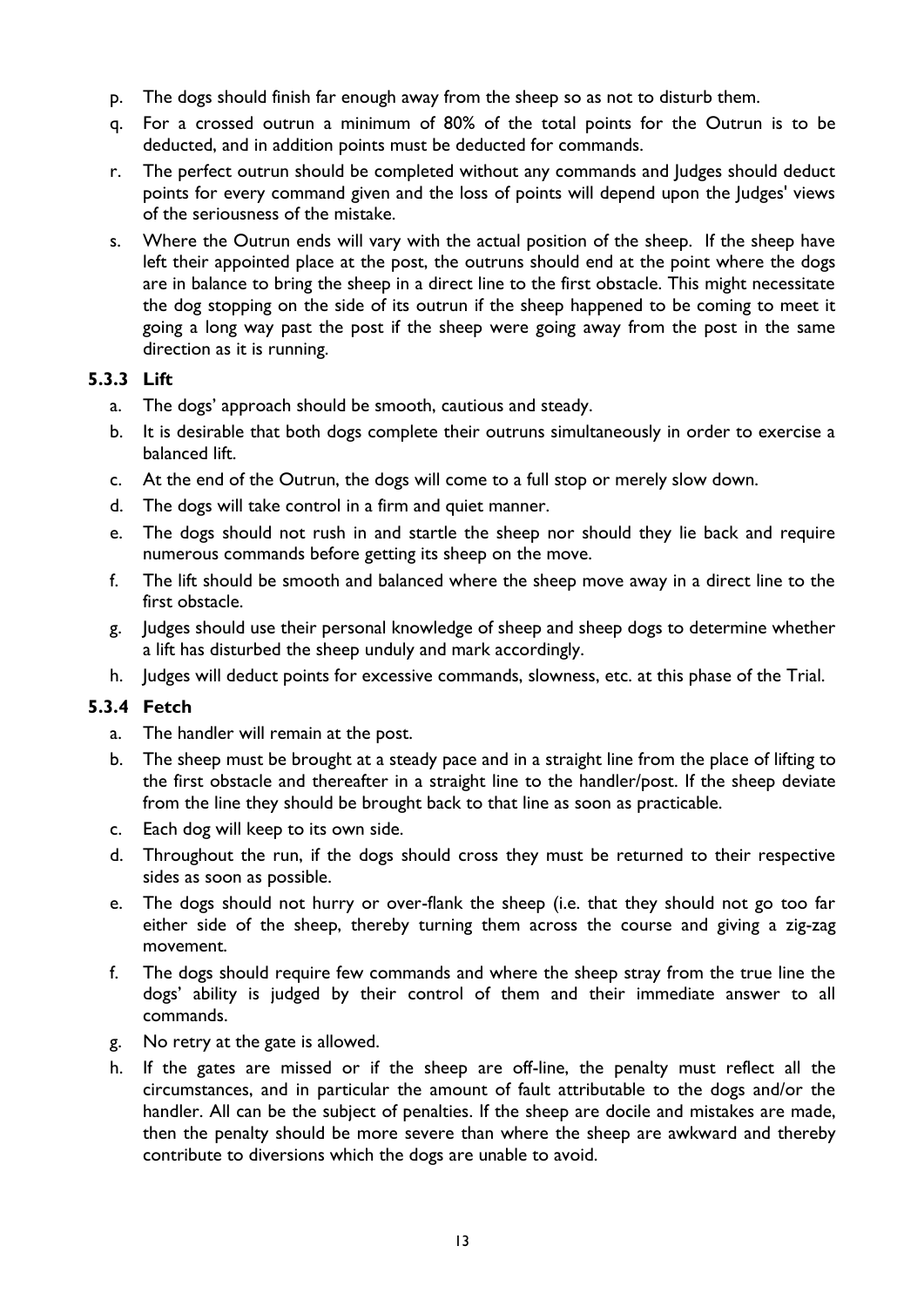- i. If a gate is missed there should be a minimum deduction of half a point per sheep but Judges must take into consideration all the relevant circumstances contributing to the missing of the gate and adjust deductions accordingly.
- j. At the end of the Fetch the handler will pass the sheep around the post/behind the handler as close to the post as practical and the whole work should be done in a steady and smooth manner.

#### **5.3.5 Driving**

- a. Each dog will keep to its own side and the handler must remain at the post until the end of the Drive.
- b. The drive can run from left to right or right to left according to the course and the decision of the trials committee.
- c. The first leg of the drive starts immediately the sheep have passed behind the handler/post.
- d. Having driven the sheep through the first set of gates they should be turned immediately on to a direct line across the course to the second set of gates. When through these gates they should then be turned as neatly as possible on to a straight line to the shedding ring.
- e. It is important that the last leg of the drive should be in a straight line to the shedding ring which is usually situated to make this also the most direct line.
- f. The dogs should show obvious ability to drive steadily without excessive commands.
- g. The sheep are required to go in straight lines between the obstacles and reasonable turns at the post and at both gates are expected. If the sheep deviate from the line they should be brought back to that line as soon as practicable.
- h. As in the Fetch, the gates are an obstacle to be negotiated also a guide to the alignment of the sheep.
- i. Throughout the drive the sheep should be kept moving gently excessive bursts of speed and subsequent stopping is not desirable and should be penalised.
- j. If a gate is missed there should be a minimum deduction of half a point per sheep but Judges must take into consideration all the relevant circumstances to the missing of a gate and adjust deductions accordingly.
- k. A retry at any gate is NOT allowed.
- l. The handler will remain at the post until the first of the sheep is in the shedding ring.
- m. The Drive is finished when all of the sheep enter in the shedding ring.

#### **5.3.6 Shedding**

- a. The lot of 10 sheep will be divided into two equal lots by either dog inside the shedding ring.
- b. One lot will be driven off and left in the charge of one dog.

#### **5.3.7 Penning**

- a. On completion of the shedding the handler will proceed to the pen.
- b. The handler is forbidden to assist the dog to drive the sheep from the ring to the pen.
- c. The first lot will be penned in the diamond shaped pen by one dog.
- d. It is for the dog to manoeuvre the sheep into the desired position to conclude a successful pen.
- e. Once penned, this dog will be left in charge whilst the second lot are penned by the other dog in the other pen.
- f. If a gated pen is used the handler will stand at the gate holding the rope and must not let go of the rope unless it is necessary to re-shed.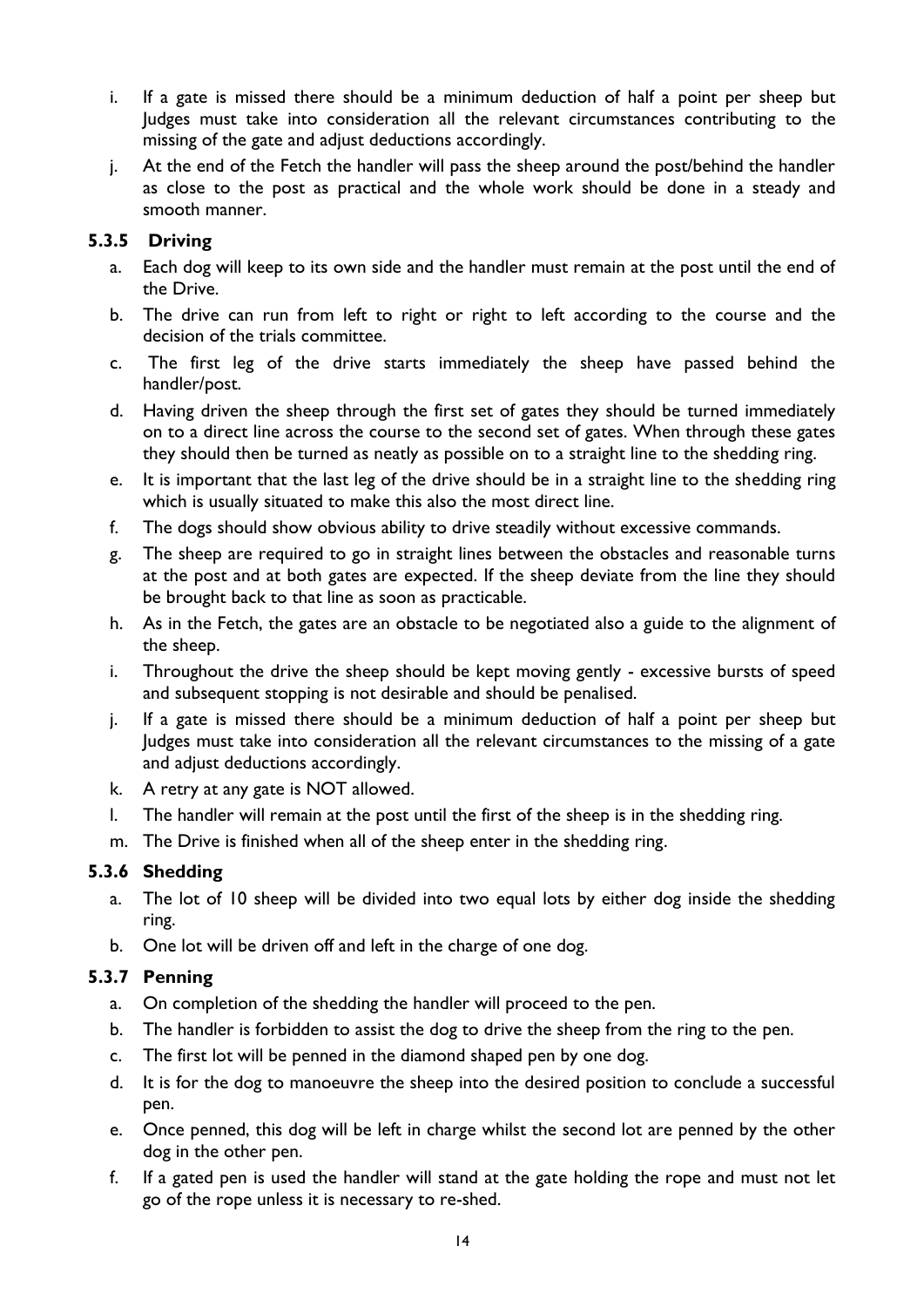- g. The handler must not use the gate to lever the sheep into the pen nor should he/she touch the sheep with the pen gate which will result in points being deducted.
- h. The handler must completely close the gate within the time limit.

#### **5.3.8 Scale Of Points**

No points will be awarded when any phases of the work have not been completed within the prescribed time limit.

Outrun (2x20) 40; Lifting (2x 10) 20; Fetching 20; Driving 30; Shedding 10; Penning (2x10) 20; Total =  $140$  points

#### **5.3.9 Time limit**

National = 20 minutes International = 25 minutes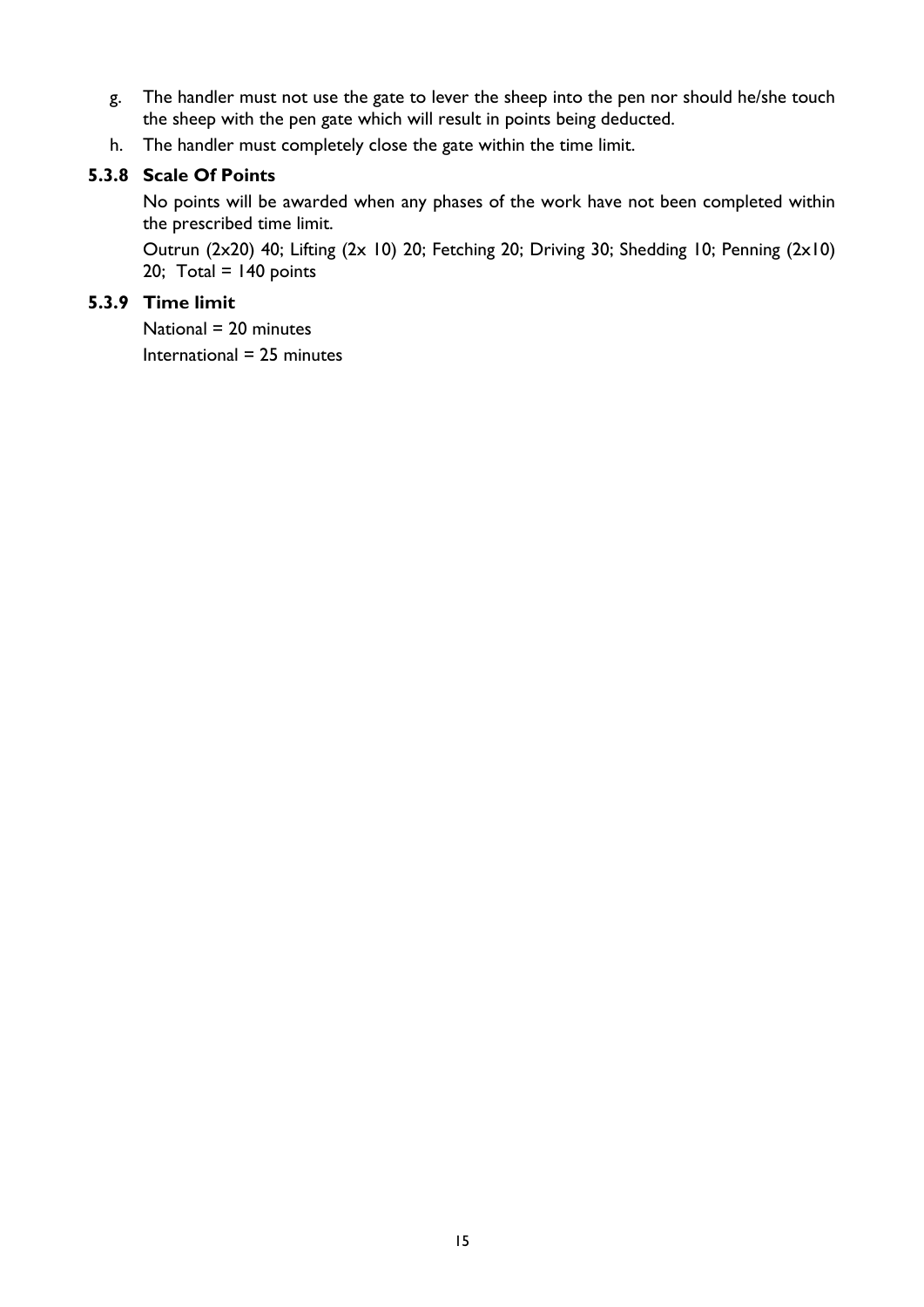#### **5.4 INTERNATIONAL SUPREME CHAMPIONSHIP (SINGLES)**

#### **5.4.1 Course**

#### *THE RESPONSIBILITY FOR LAYING OUT THE COURSE IN ACCORDANCE WITH THE RULES RESTS WITH THE TRIALS COMMITTEE*

The Course, Scale of Points and Time Limit now fixed by the Directors are set out below.

The running will commence at 8:00am or such time as agreed by Trials Committee and dogs will run in the order as shown in the programme for the Qualifying Trial.

The Trials shall be on 20 sheep, 5 marked by collar, so selected that each competitor shall receive the same class of sheep if possible.

Subject to the reservation that the Course may be altered by the Trials Committee, the Championship shall, if possible, be decided on the following Course, Scale of Points and Time Limit, viz.:

| Sheep, 1st packet    | 10 sheep preferably unseen by dog.                                                                                                                         |
|----------------------|------------------------------------------------------------------------------------------------------------------------------------------------------------|
| Gathering            | Approximately 800 yards from handler                                                                                                                       |
| Fetch                | Set of gates $= 9$ yards wide to a post fixed 20 yards through the<br>gate in the centre of the field.                                                     |
| Sheep, 2nd packet    | 10 sheep preferably unseen by dog.                                                                                                                         |
| Gathering            | Approximately 800 yards from the handler.                                                                                                                  |
| <b>Drive</b>         | Total of 600 yards on a triangular course with 2 sets of gates $=$<br>9 yards apart. First set of gates to be approximately 200 yards<br>from the handler. |
| <b>Shedding Ring</b> | 40 yards in diameter.                                                                                                                                      |
| Pen                  | 9 feet x 8 feet with a gate 8 feet wide to which is secured a<br>rope 6 feet long. The Gate must open to not less than 170<br>degrees.                     |

#### **5.4.2 Outrun**

- a. The first run to be right or left as decided by the Trials Committee before the Trial and all competitors will run on that side, the second run to be on the other side.
- b. The dog must be positioned close to the handler/post.
- c. The dog should not be too straight nor too wide.
- d. The dog should not require any commands beyond the initial set off command.
- e. Commands given should be penalised.
- f. Re-directional commands on the run are less serious than a stop and a command.
- g. A dog not taking the re-directional commands must be penalised more severely than one that does.
- h. The dog should not stop until it has reached the point of balance. The point of balance being where it will lift the sheep in the direction of the first obstacle.
- i. It is obviously more serious if a dog stops on its outrun than if it goes on after being redirected, and Judges should mark accordingly.
- j. The dog should not cut in on its outrun.
- k. A good outrun should be in the shape of one side of a pear with the blunt end of the pear at the far end of the field near the sheep.
- l. The dog should finish far enough away from the sheep so as not to disturb them.
- m. For a crossed outrun a minimum of 80% of the total points for the Outrun is to be deducted, and in addition, points must be deducted for commands.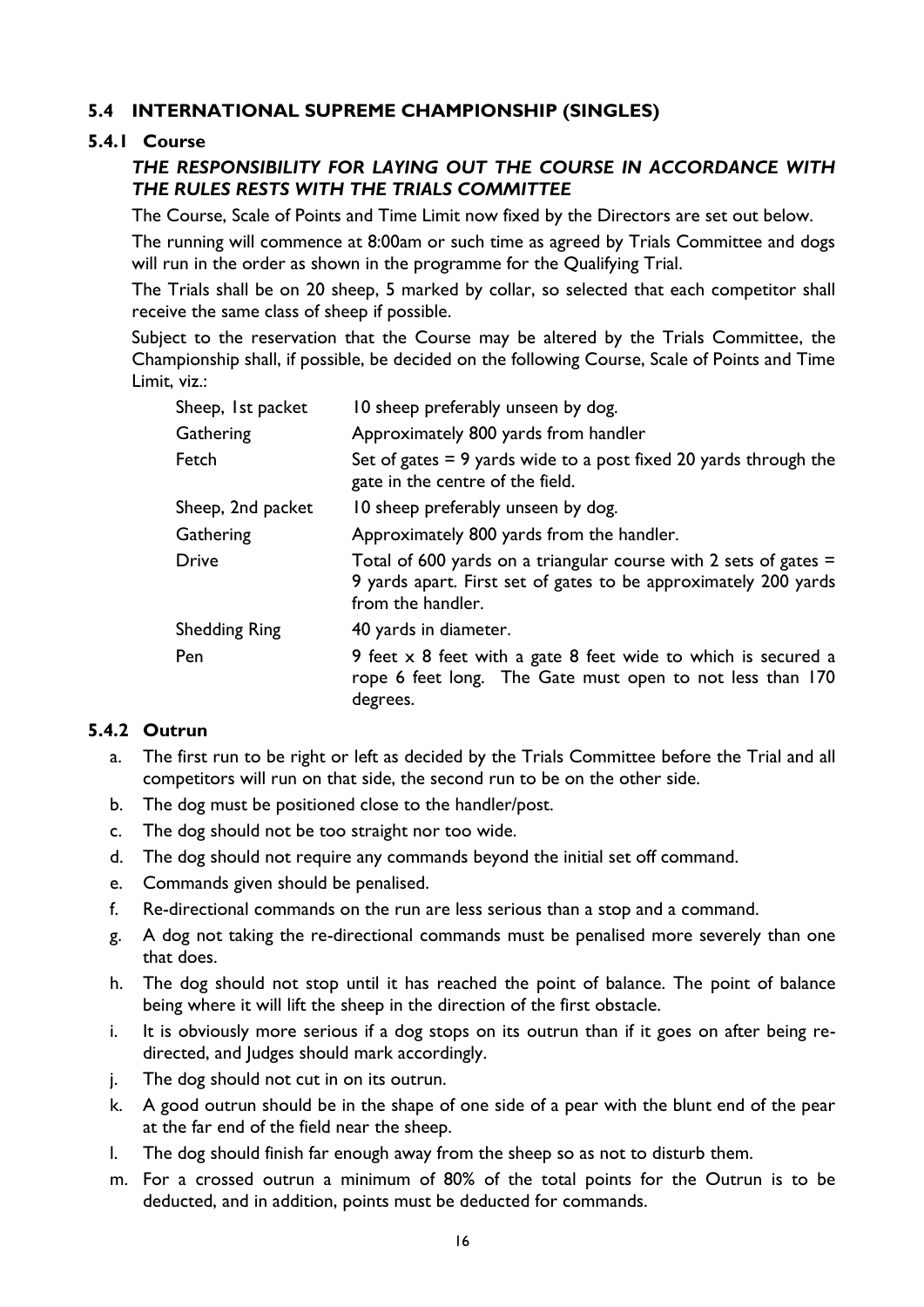- n. The perfect outrun should be completed without any commands and Judges should deduct points for every command given and the loss of points will depend upon the Judges' views of the seriousness of the mistake.
- o. If the sheep have left their appointed place at the post, the outrun should end at the point where the dog is facing them in order to bring the sheep in a direct line to the first obstacle. This might necessitate the dog stopping on the side if its outrun if the sheep happened to be coming to meet it, and conversely could mean it going a long way past the post of the sheep were going away from the post in the same direction as it is running.

#### **5.4.3 Lift**

- a. The dogs approach should be smooth, cautious and steady.
- b. At the end of the Outrun, the dog will come to a full stop or merely slow down.
- c. The dog will take control in a firm and quiet manner.
- d. The dog should not rush in and startle the sheep nor should it lie back and require numerous commands before getting its sheep on the move.
- e. The lift should be smooth and balanced where the sheep move away in a direct line to the first obstacle.
- f. Judges should use their personal knowledge of sheep and sheep dogs to determine whether a lift has disturbed the sheep unduly and mark accordingly.
- g. Judges will deduct points for excessive commands, slowness etc. at this phase of the trial.

#### **5.4.4 Fetch**

- a. The sheep must be brought at a steady pace and in a straight line from the place of lifting to the first obstacle and thereafter to the turn back post. If the sheep deviate from the line they should be brought back to that line as soon as practicable.
- b. The dog should not hurry or over-flank the sheep (i.e. that he should not go too far either side of the sheep, thereby turning them across the course and giving a zig-zag movement).
- c. The dog should require few commands and where the sheep stray from the true line the dog's ability is judged by its control of them and its immediate answer to all commands.
- d. No retry at the gate is allowed.
- e. If the gates are missed or if the sheep are off-line, the penalty must reflect all the circumstances, and in particular the amount of fault attributable to the dog and/or the handler. Both can be the subject of penalties. If the sheep are docile and mistakes are made, then the penalty should be more severe than where the sheep are awkward and thereby contribute to diversions which the dog is unable to avoid.
- f. If a gate is missed there should be a minimum deduction of half a point per sheep but Judges must take into consideration all the relevant circumstances contributing to the missing of the gate and adjust deductions accordingly.
- g. The first fetch is complete when the sheep have reached the turn back post.
- h. The dog will then be suitably positioned within reasonable proximity to the post to be redirected for the second lot of sheep (if possible unseen by the dog).
- i. The second lot of sheep should also be brought through the gate in a straight line towards a point parallel to the first lot of sheep (where possible).
- j. In the eventuality of the first lot of sheep drifting back to the far side of the Fetch, in the line of the second gather, the handler may, in a workmanlike manner, unite the two lots of sheep before negotiating the fetch gates.
- k. The dog will unite the two lots of sheep by gathering the first lot and bringing them to the second lot. This to be executed in such a manner that all the sheep will be united before the completion of the Fetch.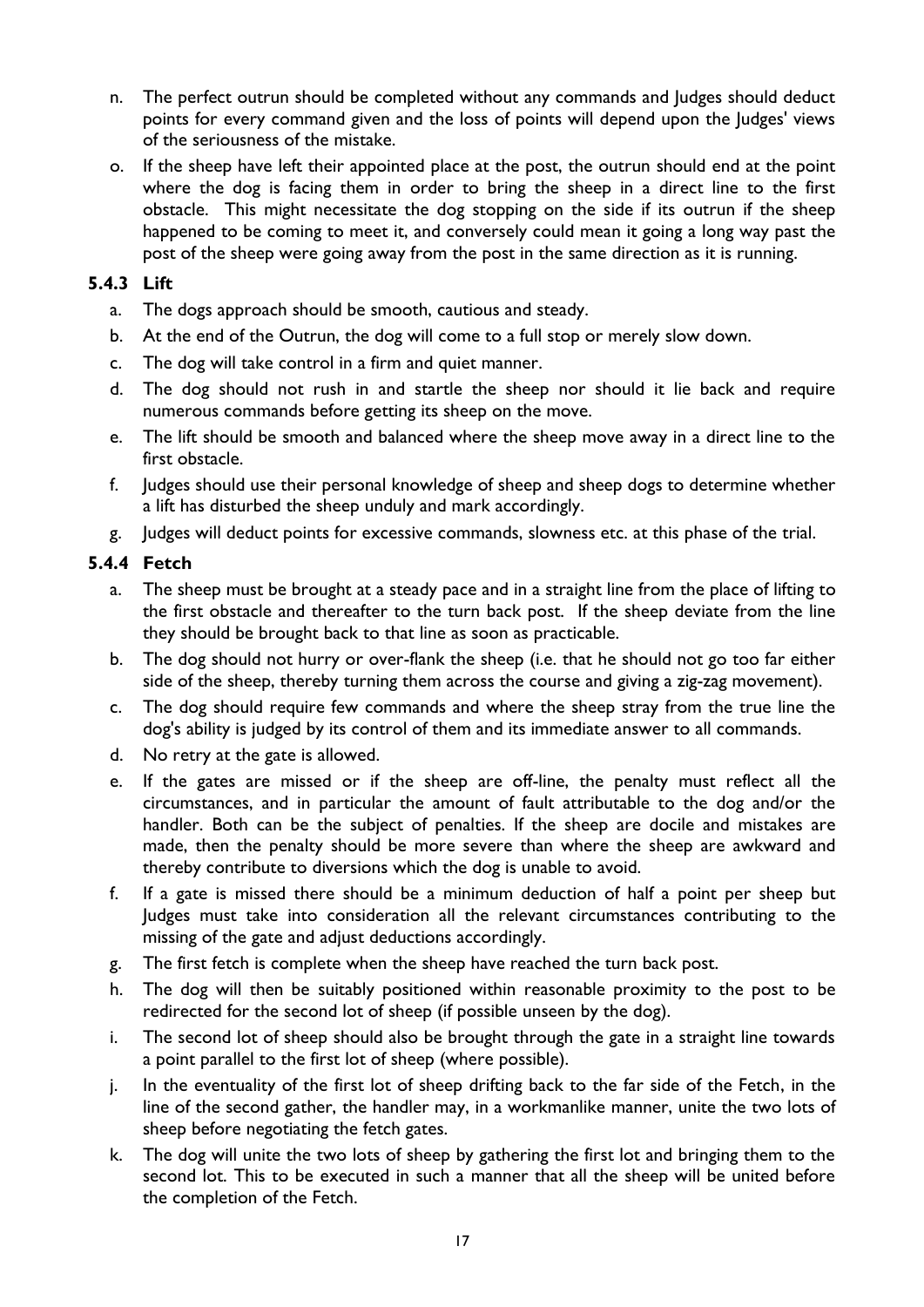l. At the end of the fetch the handler will pass the sheep around the post/behind the handler as close as is practical and the whole work should be done in a steady and smooth manner.

#### **5.4.5 Driving**

- a. The drive can run from left to right or right to left according to the course and the decision of the trials committee.
- b. The line of the drive starts immediately the sheep have passed behind the handler/post.
- c. Having driven the sheep through the first set of gates they should be turned immediately on to a direct line across the course to the second set of gates. When through these gates they should then be turned as neatly as possible on to a straight line to the shedding ring.
- d. It is important that the last leg of the drive should be in a straight line to the shedding ring which is usually situated to make this also the most direct line.
- e. The dog should show obvious ability to drive steadily without excessive commands.
- f. The sheep are required to go in straight lines between the obstacles and reasonable turns at the post and at both gates are expected. If the sheep deviate from the line they should be brought back to that line as soon as practicable.
- g. As in the Fetch, the gates are an obstacle to be negotiated also a guide to the alignment of the sheep.
- h. Throughout the drive the sheep should be kept moving gently excessive bursts of speed and subsequent stopping is not desirable and should be penalised.
- i. If a gate is missed there should be a minimum deduction of half a point per sheep but Judges must take into consideration all the relevant circumstances to the missing of a gate and adjust deductions accordingly.
- j. No retry at either gate is permitted.
- k. The Drive ends when ALL of the sheep enter the shedding ring.
- l. The handler will remain at the post until the first of the sheep is in the shedding ring.

#### **5.4.6 Shedding**

- a. Fifteen unmarked sheep to be shed off within the ring.
- b. The sheep will be passed between the handler and his/her dog and the dog brought in to stop and hold the marked sheep.
- c. Manoeuvring to take the 5 collared sheep off in one cut from the 15 is not permitted.
- d. Should any marked sheep leave the shedding ring and join any unmarked sheep already shed off, the unmarked sheep with which the marked sheep have joined will be brought into the ring and shedding resumed.
- e. No assistance by the Judges or Course Director will be permitted if a collared sheep leaves the ring un-noticed by the handler.
- f. Until the 15 unmarked sheep have been shed off penning will not be permitted.
- g. The important aspect here is to test the dog's ability to shed or separate the 15 unmarked sheep from the rest of the flock.
- h. Shedding having been completed the handler, in order to operate in a workman like manner, may use the dog to remove the unmarked sheep to a safe distance so as not to interfere with the penning.

#### **5.4.7 Penning**

- a. On completion of the shedding the handler must proceed to the pen, leaving the dog to bring the 5 marked sheep to the pen.
- b. The handler is forbidden to assist the dog to drive the sheep from the shedding ring to the pen.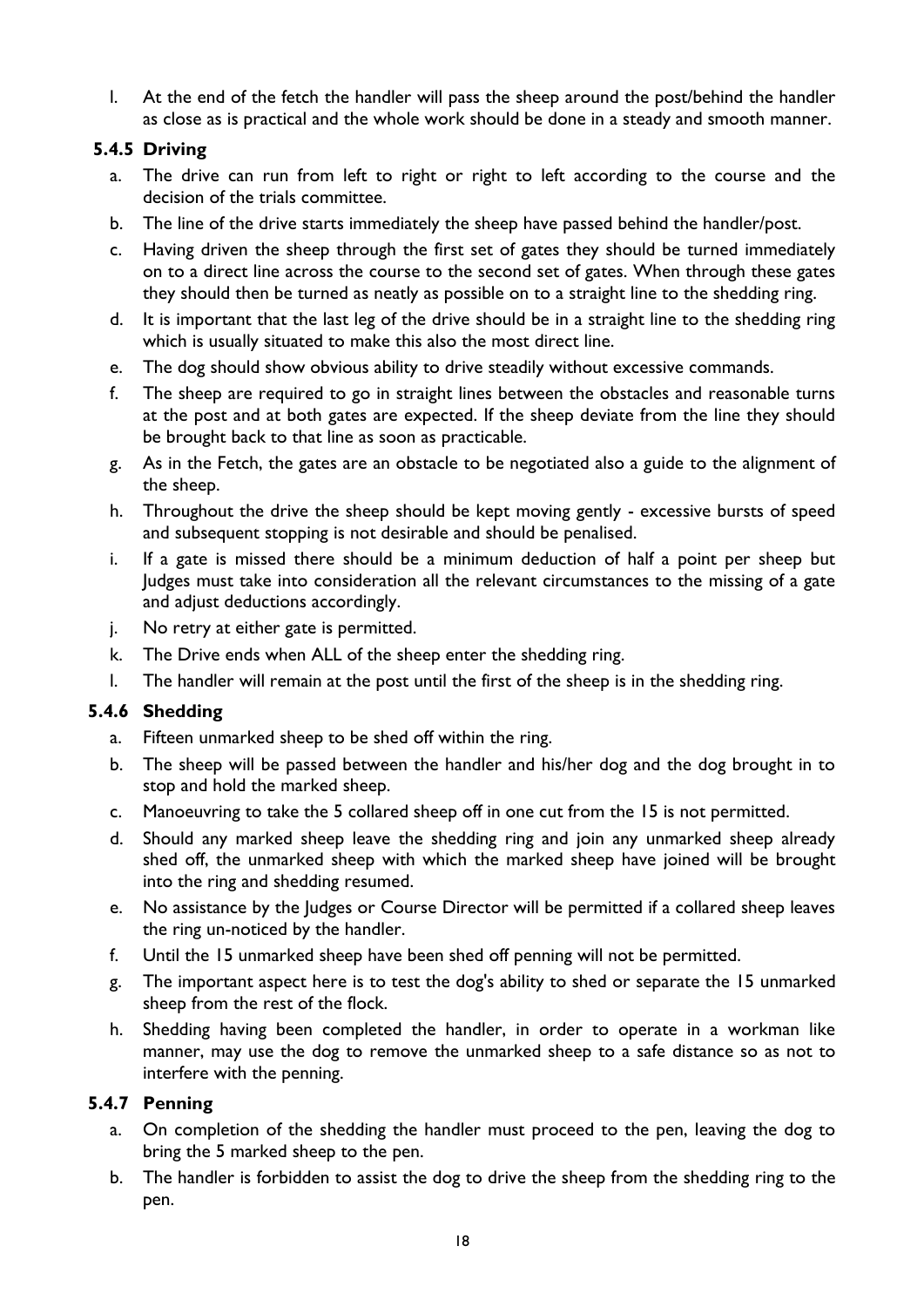- c. The handler will stand at the gate holding the rope and must not let go of the rope unless it is necessary to re-shed.
- d. It is for the dog to manoeuvre the sheep into the desired position to conclude a successful pen.
- e. The handler must not use the gate to lever the sheep into the pen nor should he/she touch the sheep with the pen gate which will result in penalties being deducted.
- f. The handler must completely close the gate within the time limit/before releasing the sheep again.
- g. After releasing the sheep, the handler will close and fasten the gate.

#### **5.4.8 Scale Of Points**

No points will be awarded when any phases of the work have not been completed within the prescribed time limit.

Gathering 100 (each Outrun 20; each Lift 10; each Fetch 20); Driving 40; Shedding 20; Penning 10; Total = 170 points.

#### **5.4.9 Time Limit**

30 Minutes. No extension.

#### **5.5 DRIVING CHAMPIONSHIP**

- a. This Championship is restricted to the driving dog selected at each National.
- b. The number of sheep shall be 50 or such number as the Trials Committee may decide but not less than 40.
- c. Subject to the reservation that the Course may be altered if the Trials Committee find this necessary, the Trials shall be decided on a Course of 800 yards.
- d. The sheep shall be gathered and driven around the handler/post then driven through the fetch gates to a distance of approximately 800 yards.

#### **Time Limit**

10 minutes. No extension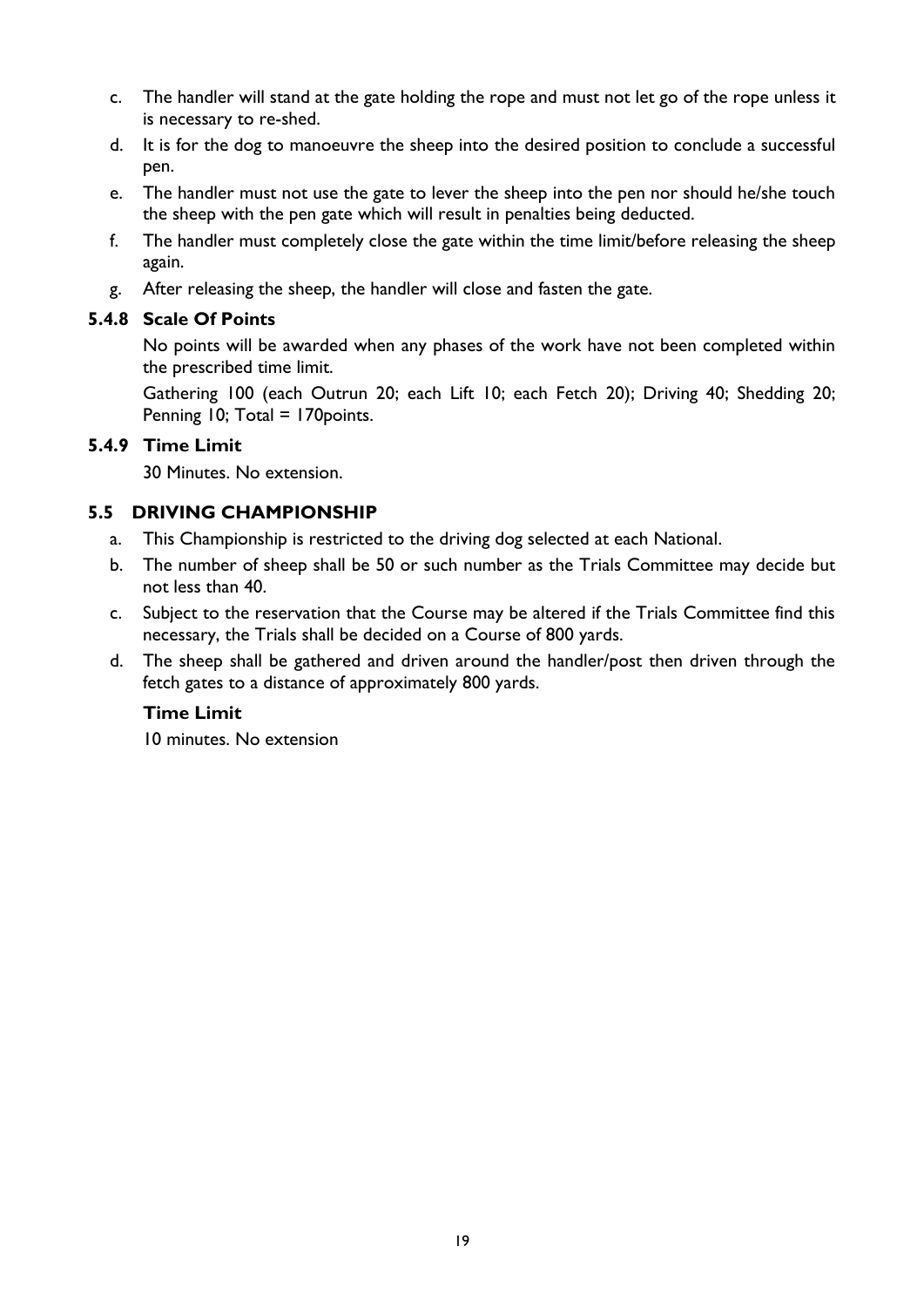# **6. TRIAL CONDUCT**

#### **6.1 COURSE DIRECTOR**

- a. The Assistant Course Director shall take on the duties described here whenever he/she is so charged by the Course Director or the Trials Committee.
- b. The Course Director shall call competitors in their turn according to the programme, unless directed otherwise by the Trials Committee.
- c. The Course Director shall ensure that sheep are correctly presented at the top of the field in good time and give instruction for their removal at the end of a run.
- d. If requested by the competitor before the run starts to explain the course, the Course Director shall do so.
- e. After commencement of the run the Course Director shall not communicate with the competitor unless instructed to do so by the Judges or if so requested by a competitor to request the Judges to deliberate on an unsound sheep.
- f. If the Course Director considers that a competitor has been disadvantaged by the letting out of the sheep for some reason, or if he/she considers the situation ripe for retirement, he/she is empowered to approach the Judges for their deliberation on the issue.
- g. The Course Director shall be available at all times during the trial to convey to the competitor any instructions from the Judges.
- h. The Course Director is responsible at all times for keeping the course clear and ensuring that the competitors or their dogs are not interfered with in any way while competing.

#### **6.2 COMPETITORS**

- a. Competitors and/or others shall not take their dogs on to the course before or during the competition, nor shall any of them run their dogs on the trial sheep before the Trials.
- b. Handlers without their dogs may inspect the course before the Trial commences.
- c. No dog which is suffering from an infectious disease shall be brought onto the trial ground.
- d. Handlers must ensure that their dogs are in good health and fit to compete. If there is any doubt they shall not compete without a veterinary check and confirmation letter.
- e. The Trials Committee may require a further veterinary opinion if it has any reason to be concerned.
- f. No dog shall wear or carry anything that might in any way assist his/her performance.
- g. Colouring or dyeing of a dog is prohibited.
- h. Any competitor whose bitch is in season must notify the Trials Secretary before starting time on the day the bitch is to run.
- i. Competitors shall keep their dogs under proper control at all times and any dog or owner interfering with another dog or competitor while working may be disqualified.
- j. No dog may be given any drug or medication that may affect its performance or behaviour before or during a trial, other than medication specifically prescribed or approved by a veterinarian for that dog.
- k. The running will commence each day at such time as the Trials Committee shall decide.
- l. The running shall be on sheep so selected that each competitor shall receive the same class of sheep if possible.
- m. The Trials Secretary or the Course Director must be notified before the start of a run that a nominated Alternate dog will be a substitute for the First or Second dog. Failure to do so will result in a disqualification.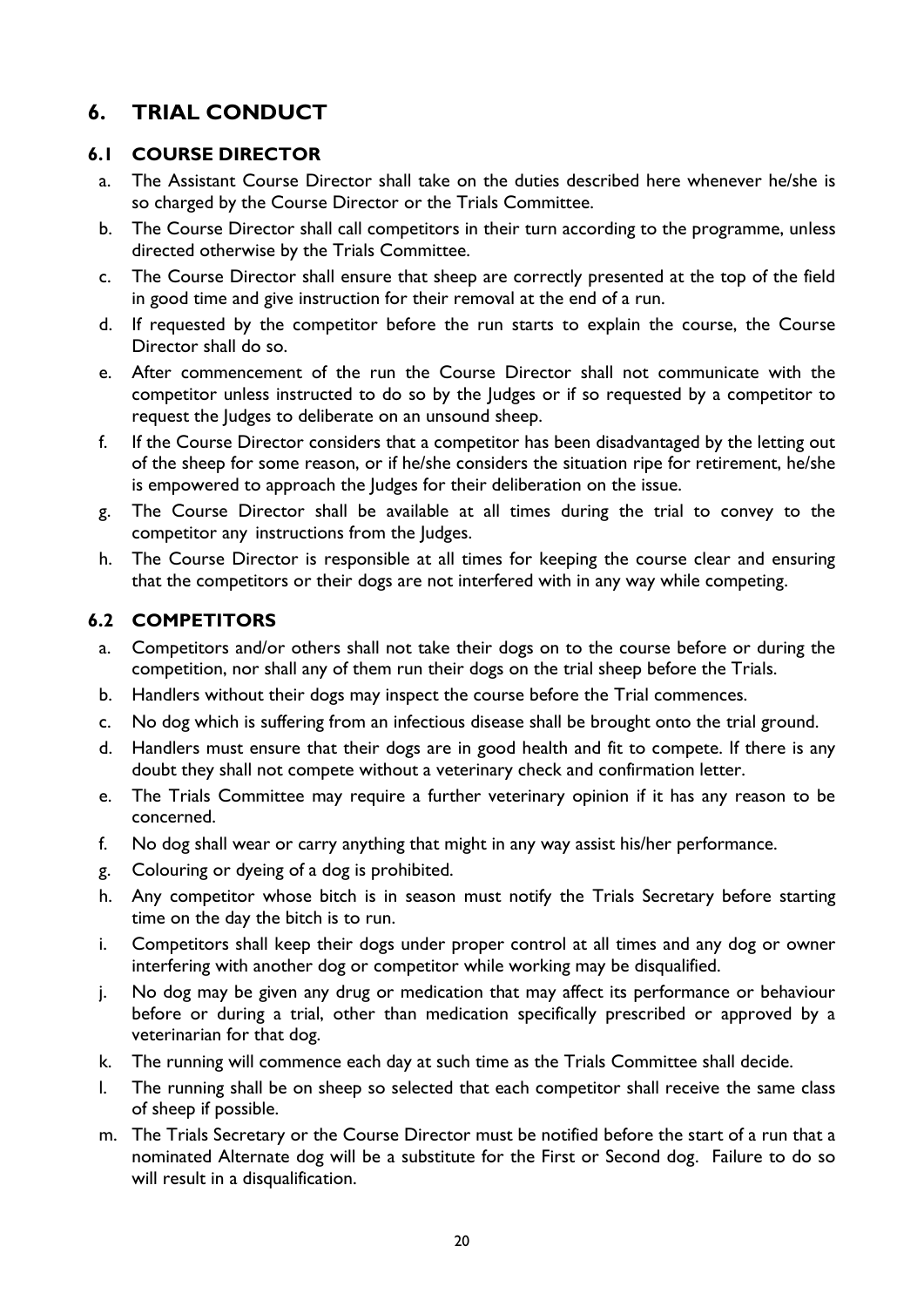- n. Each competitor must be ready when called by the Course Director and anyone failing to answer the call shall be disqualified and forfeit their run.
- o. Competitors are required to note that while the order of the programme will be followed strictly, the timing cannot be guaranteed.
- p. Any competitor wishing to have the course explained or have any point clarified must question the Course Director before they start their run. They cannot have questions answered once their run commences.
- q. By commencing their run the handler is presumed to know the course and follow it in all its details.
- r. Once a competitor starts their run they are entirely in the hands of the Judges.
- s. A competitor who receives outside assistance in any form will be liable to disqualification.
- t. If a competitor touches a sheep he/she is liable to disqualification
- u. If not previously stopped on the instructions of the Judges, a handler will be called off at the expiry of the time limit, but in the latter case the points to the stage at which he/she is called off will count.
- v. On the bell sounding, a handler will cease working his/her dog and will collect the sheep and remove them from the course immediately.
- w. Any competitor who retires or who leaves the field without the Judges' permission will forfeit all points.
- x. Any competitor in the Qualifying Trial at the International may retire but only with the Judges' permission and points up to the time of retirement shall still count for the Team Award.
- y. The Judges' decision is final providing their conduct is in accordance with the Society 'Rules for Trials'.
- za. Any competitor who has a question regarding the posting of points should immediately speak to the Trials Secretary.
- zb. Competitors are expected to maintain the highest standards of conduct and behaviour at a trial and any misdemeanour or abuse will be investigated by the trials Committee and render them liable to a report to Council.
- zc. Competitors or their agents are prohibited from approaching a Judge to seek to discuss or influence the award of points. Such an approach is gross misconduct and will render them liable to investigation.

#### **6.3 RE-RUNS**

- a. The Judges may instruct the Course Director to stop a dog at any point of his/her trial and order a re-run if they consider the circumstances warrant such action.
- b. The re-run will commence where the original run was stopped and the points scored before stopping takes place will stand.
- c. In the case of a re-run being ordered because of a wrong number of sheep having been let out, or sheep being wrongly marked or one or more sheep being unsound for working, the Judges shall decide whether the run should be from the beginning or from which point it is to re-start. If decided that the re-run start at any point other than the beginning the points scored up to the point of re-start shall stand.
- d. It is the Judges' discretion to grant a re-run on the basis of what they observe or what the Course Director brings to their attention. A Competitor may not communicate with the Judges to seek a re-run but he/she may draw the Course Director's attention to any irregularities (e.g. unsound sheep).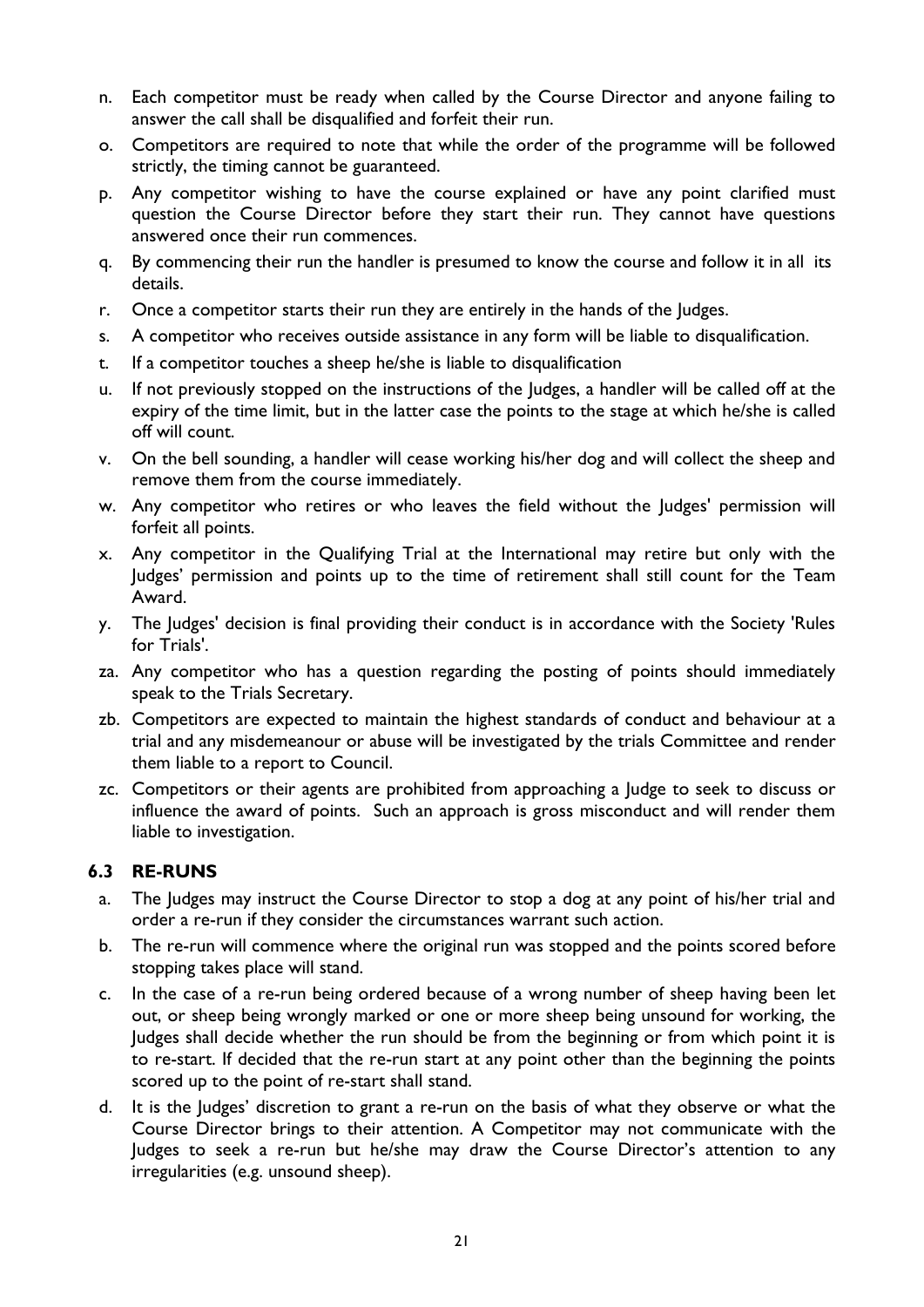#### **6.4 DISQUALIFICATION**

- a. The Judges shall inform the Course Director if a dog shall be disqualified.
- b. Disqualification at National Trials:
	- i. Unless the decision to disqualify is unanimous, the competitor shall continue the Trial, but shall be penalised by the loss of points as each Judge, in his/her discretion, thinks fit. However, not exceeding the number of points allowed for the phase of work in which the incident occurs.
- c. Disqualification at the International Trials:
	- i. A majority decision shall suffice.
	- ii. In the event of equality between Judges the rules for National Trials will apply.
- d. A dog that defends itself when attacked by a sheep shall be deemed not to have gripped unless the response is excessive.
- e. In the case of a dog gripping, the Judges shall immediately inform the Course Director whether or not the dog shall be disqualified.
- f. A competitor whose dog deviates significantly from the course is liable to disqualification.
- g. A competitor who receives outside assistance in any form will be liable to disqualification.
- h. Any dog interfering with another dog or competitor while working is liable to be disqualified.
- i. A competitor who is disqualified shall lose all their points.

#### **6.5 AWARDS**

- a. All awards announced at any of the Society's Trials are subject to the correction of any error discovered within four weeks after the Trials. Any error that may be discovered will be corrected and the awards as announced re-adjusted accordingly. All trophies and prize money given out at the Trials are given out subject to this Rule and may be recalled. If recalled, the holders will return them to the Trials Secretary at once.
- b. Each competitor at a National Trial shall be entitled to receive from the Trials Secretary a full statement of the points awarded to him/her on application within one month of the Trial, subject to the competitor supplying a stamped addressed envelope for same.
- c. All prizes and awards won at any of the Society's Trials shall be paid within one month after the International subject to any modification of the amount that may be made under these Rules.
- d. Any trophies won at the Society's Trials (unless won outright) shall remain the property of the Society and shall be returnable by the winners to the Trials Secretary when required to do so by him/her.

#### **6.6 PROTESTS**

- a. Any competitor may lodge a written and signed protest against any contravention of any Rule for the Trials or against any prize being awarded, delivered or paid. Protests must be lodged, in writing, with the Trials Secretary before or at the close of the Trials, and shall be accompanied by a deposit of £10.00 as evidence of good faith.
- b. Any protest, complaint or request by a competitor must be made in the first instance to the Trials Secretary who will then be responsible for calling together a meeting of the Trials Committee as soon as convenient. The Trials Secretary will attend such a meeting for the purpose only of taking a Minute and advising the Committee on a proper interpretation of the Rules and will be responsible for communicating the decision of the Committee to the competitor. A majority decision of the Committee will be binding, but the Trials Secretary is not obliged to tell the competitor whether the Committee as unanimous or not.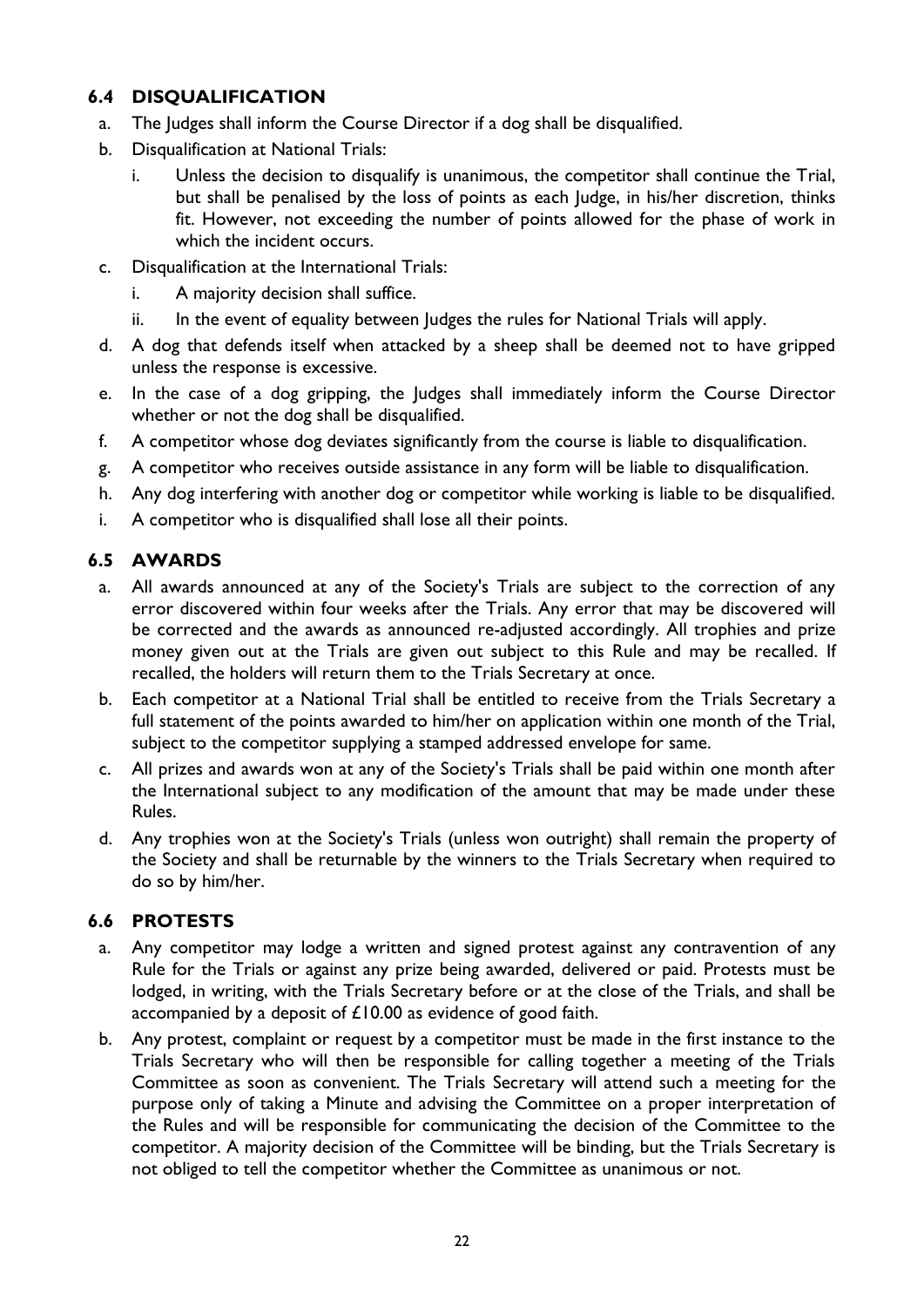- c. If the protest is refused, the Judges' awards shall stand and the deposit may or may not be refunded as the Committee decides. If the protest is sustained the prizes involved shall be awarded as the Committee may decide and the deposit refunded.
- d. In deciding protests, the Committee may order any competitor to whom a prize has been paid or delivered to return the same, and the competitor shall be bound to do so within the time fixed by the Committee.
- e. Details of all protests under this Rule and the decisions reached are to be submitted by the Trials Secretary to the next meeting of the Council for any further action deemed necessary by them.

# **6.7 EQUALITY OF POINTS**

- a. If two or more competitors stand equal in total points, the Judges shall settle their priority either by the total of their points for the Outrun, Lift and Fetch or in the case of this also being equal, by the points of the next phase of work and so on as is necessary, or ordering re-trials of any kind, or dividing the prize money involved.
- b. In cases of equality where a trophy is at stake and the Judges order re-runs, the re-runs will decide not only the trophy but also all cash prizes involved.

#### **6.8 CONTRAVENTION OF RULES**

- a. Any competitor, official or member who contravenes any of the Rules for Trials, or who is guilty of conduct on or off the field which, in the opinion of the Trials Committee, is prejudicial to the best interests of the Society shall, in addition to any penalty which may be imposed by the Judges, be reported by the Trials Committee to the Council for disciplinary action, and in particular may:
	- i. be suspended or expelled from the Society.
	- ii. forfeit any prizes won by him/her at any of the Society's Trials for the current year.
	- iii. be disqualified from competing or officiating at any of the Society's Trials for such period as the Council may decide.
	- iv. have the registration of any dog or dogs owned by him/her deleted from the Society's Stud Book.
	- v. have any other penalty which the Council consider suitable imposed.
- b. The Trials Committee may authorise the Trials Secretary to withhold any prize money due under (ii) above.
- c. The person against whom a complaint has been made shall be entitled to appear before the Council in person, with or without a supporter, when he/she will be required to answer any questions put to him/her by any member of the Council.
- d. Subject to the foregoing Rules, all questions and disputes in connection with any of the Trials or in connection with any of the foregoing Rules not already settled by the Judges or Trials Committee shall be decided by the Council whose decision shall be final and binding and not subject to a Court of Law.
- e. Five of the Council shall be a quorum.

#### **6.9 AMENDMENTS TO RULES FOR TRIALS**

- a. Any amendments or alterations to the foregoing Rules shall only be made provided notice of the proposal is given in writing signed by two members of the Directorate.
- b. Such notice must be in the hands of the Secretary not later than  $I<sup>st</sup>$  November in the year preceding the one in which it is to be considered by the Directorate at their Annual Meeting.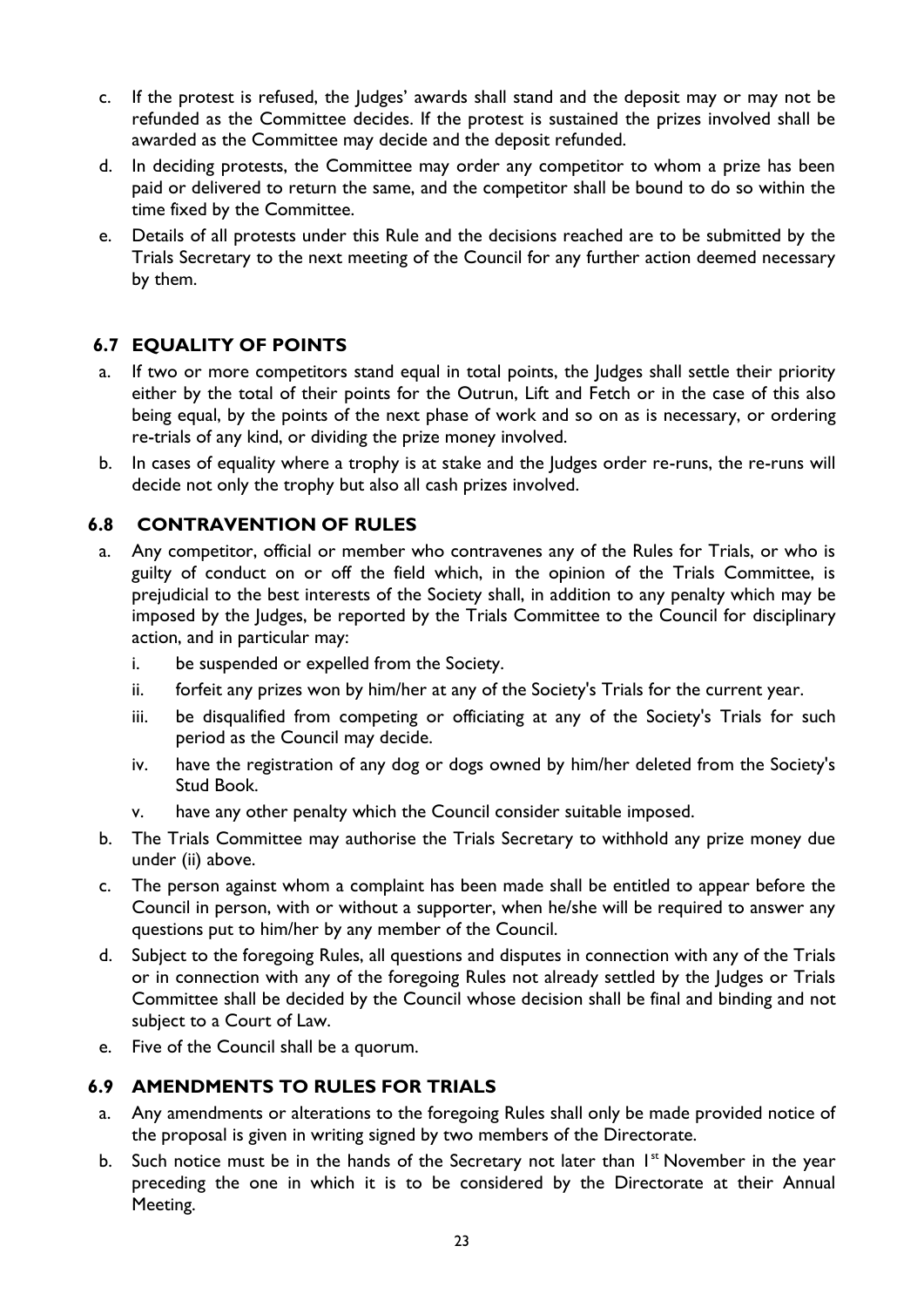c. Should either of the Directors signing the notice fail to move it at the meeting of Directors it shall fall and not be raised again without notice as aforesaid.

#### **6.10 CANCELLATION**

- a. Power is reserved to the Council of the Society to cancel any of the Trials at any time, at their discretion.
- b. The Trials Committee, while at the Trial, are empowered to cancel or re-schedule the trial for which they are responsible for reasons of law, public safety, emergency or weather.